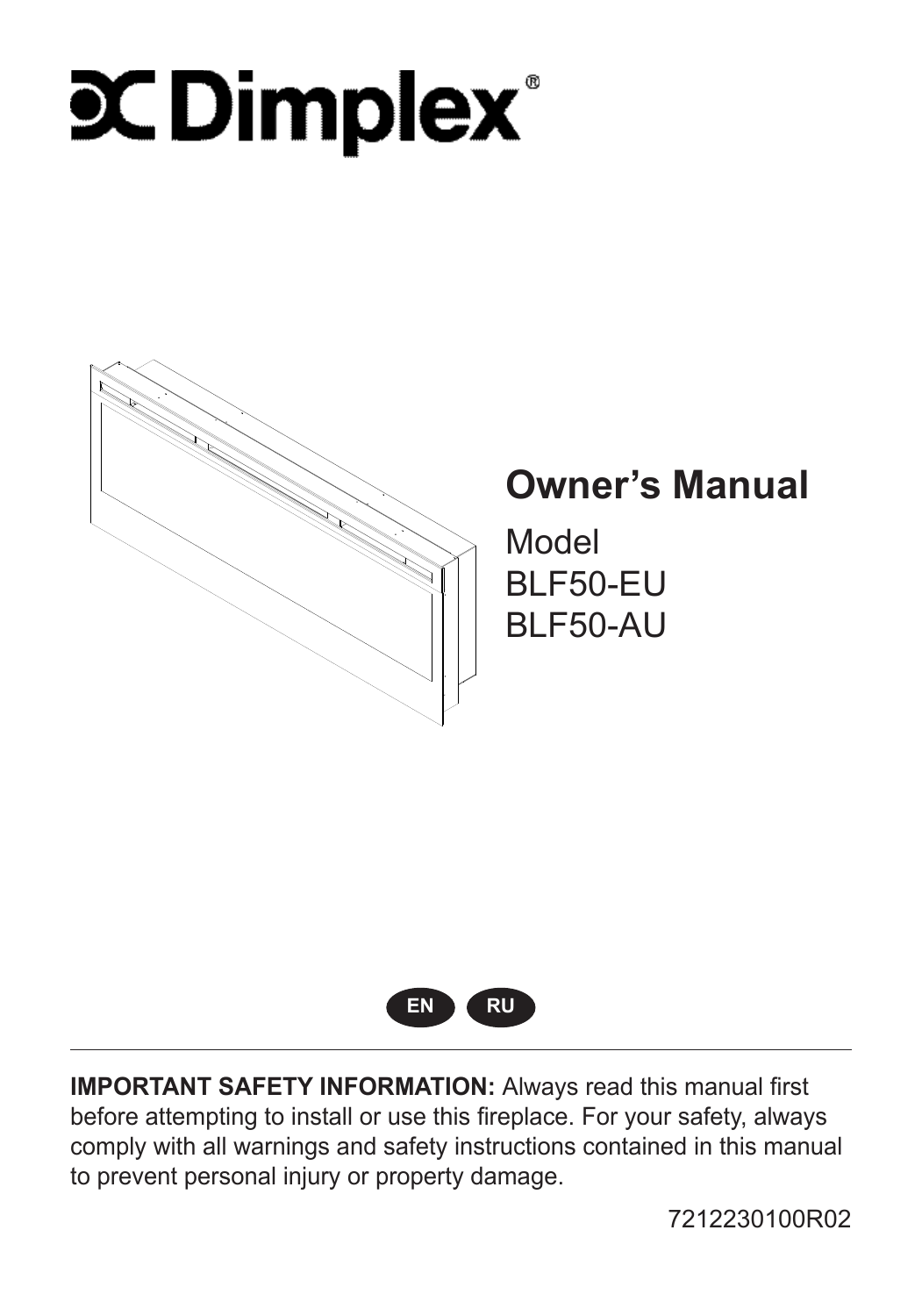

## **Table of Contents**

| Welcome & Congratulations3                                                                  |
|---------------------------------------------------------------------------------------------|
| IMPORTANT SAFETY INSTRUCTIONS 4                                                             |
|                                                                                             |
| In-wall Recessed Installation - 100mm Deep 10<br>Flush Mounted Installation - 200mm Deep 11 |
|                                                                                             |
|                                                                                             |
|                                                                                             |

Always use a qualified technician or service agency to repair this fireplace.

- ! **NOTE:** Procedures and techniques that are considered important enough to emphasize.
- **CAUTION:** Procedures and techniques which, if not carefully followed, will result in damage to the equipment.
- **WARNING:** Procedures and techniques which, if not carefully followed, will expose the user to the risk of fire, serious injury, or death.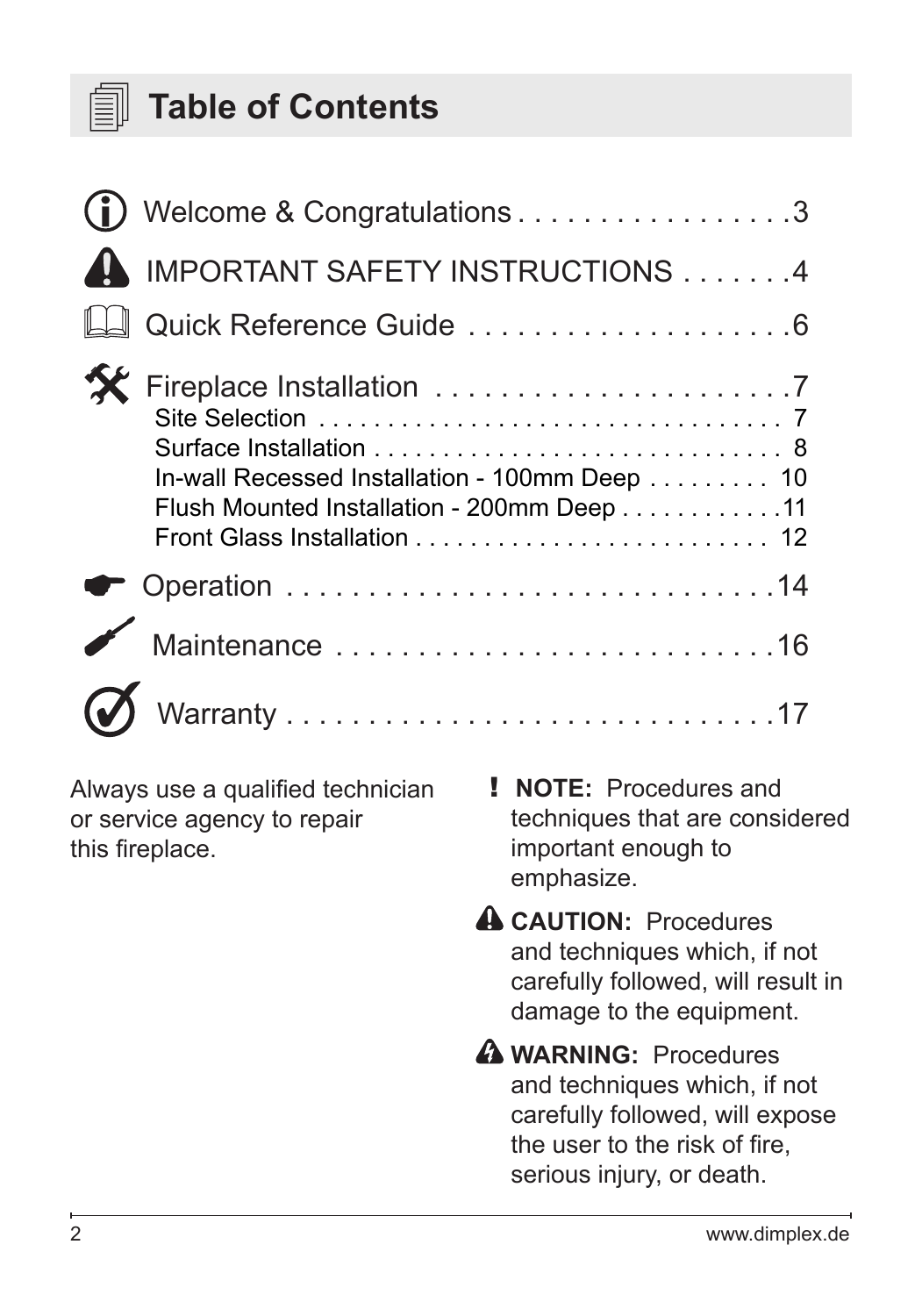## <span id="page-2-0"></span>**Welcome & Congratulations**

Thank you and congratulations for choosing to purchase an electric fireplace from Dimplex, the world leader in electric fireplaces.

#### **Please carefully read and save these instructions.**

**CAUTION:** Read all instructions and warnings carefully before starting installation. Failure to follow these instructions may result in a possible electric shock, fire hazard and will void the warranty.

Please record your model and serial numbers below for future reference: model and serial numbers can be found on the Model and Serial Number Label of your fireplace.



**Questions With the Assembly?**

**Require Parts Information?**

**Product Under Manufacturer's Warranty?**



## *Call your local dealer*

Please have your model number and product serial number ready. (See below)

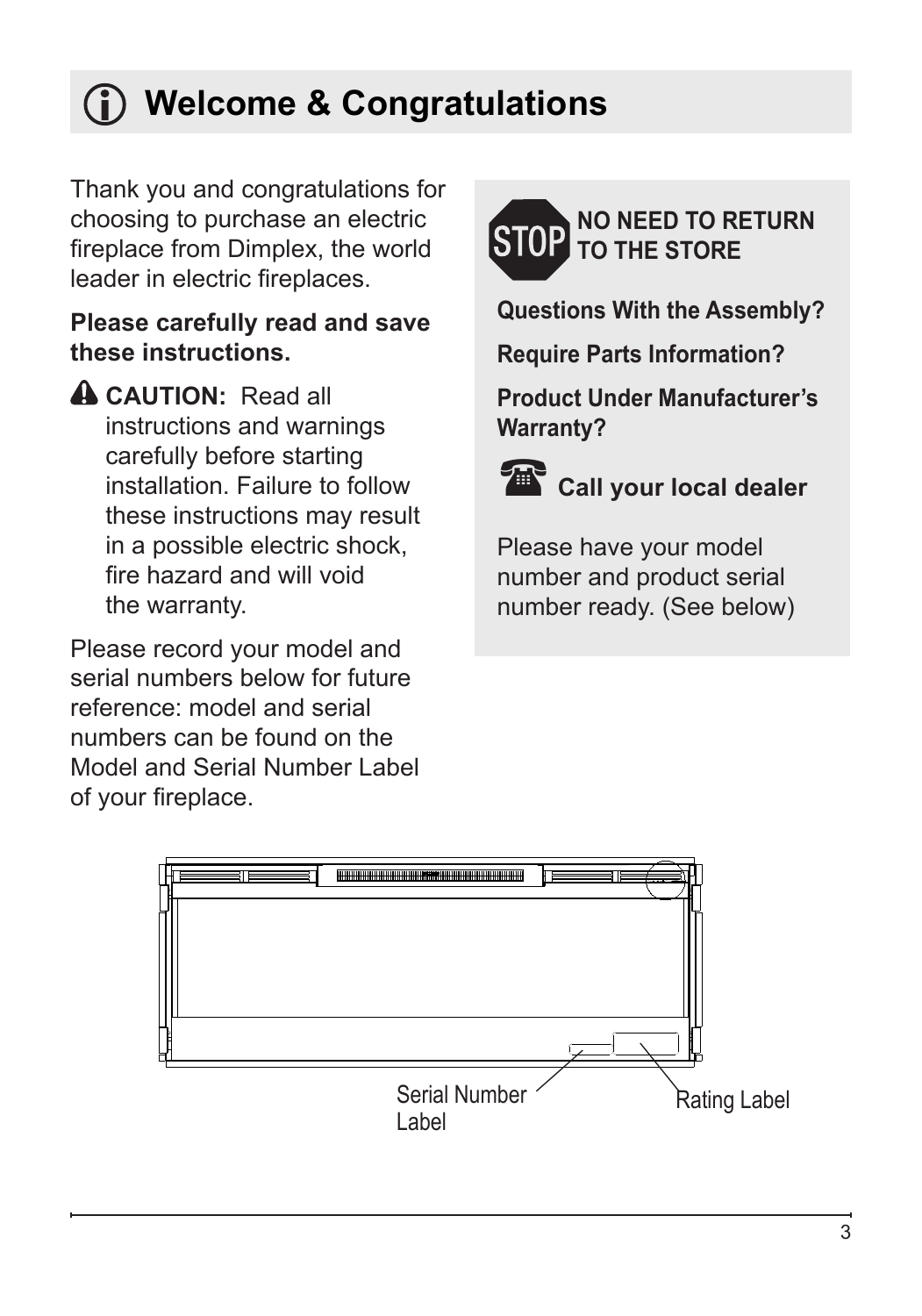## <span id="page-3-0"></span>**IMPORTANT SAFETY INSTRUCTIONS**

Read all instructions before using this appliance.

When using electrical appliances, basic precautions should always be followed to reduce the risk of fire, electrical shock and injury to persons, including the following:

- 1. If the appliance is damaged, check with the supplier before installation and operation.
- 2. Do not use outdoors.
- 3. Do not use in the immediate surroundings of a bath, shower or swimming pool.
- 4. Do not locate the appliance immediately below a fixed socket outlet or connection box.
- 5. This appliance can be used by children aged form 8 years and above and persons with reduced physical, sensory or mental capabilities or lack of experience and knowledge if they have been given supervision or instruction concerning use of the appliance in a safe way and understand the hazards involved. Children shall not play with the appliance. Cleaning and user maintenance shall not be made by Children without supervision.
- 6. Children of less than 3 years should be kept away unless continuously supervised. Children aged from 3 years and less than 8 years shall only switch on/off the appliance provided that it has been placed or installed in its intended normal operating position and they have been given supervision or instruction concerning use of the appliance in a safe way and understanding the hazards involved. Children aged from 3 years and less than 8 years shall not plug in, regulate and clean the appliance or perform user maintenance.
- 7. Do not use this appliance in series with a thermal control, a program controller, a timer or any other device that switches on the heat automatically, since a fire risk exists when the appliance is accidentally covered or displaced.
- 8. This appliance is not equipped with a device to control the room temperature. Do not use this appliance in small rooms when they are occupied by persons not capable of leaving the room on their own, un-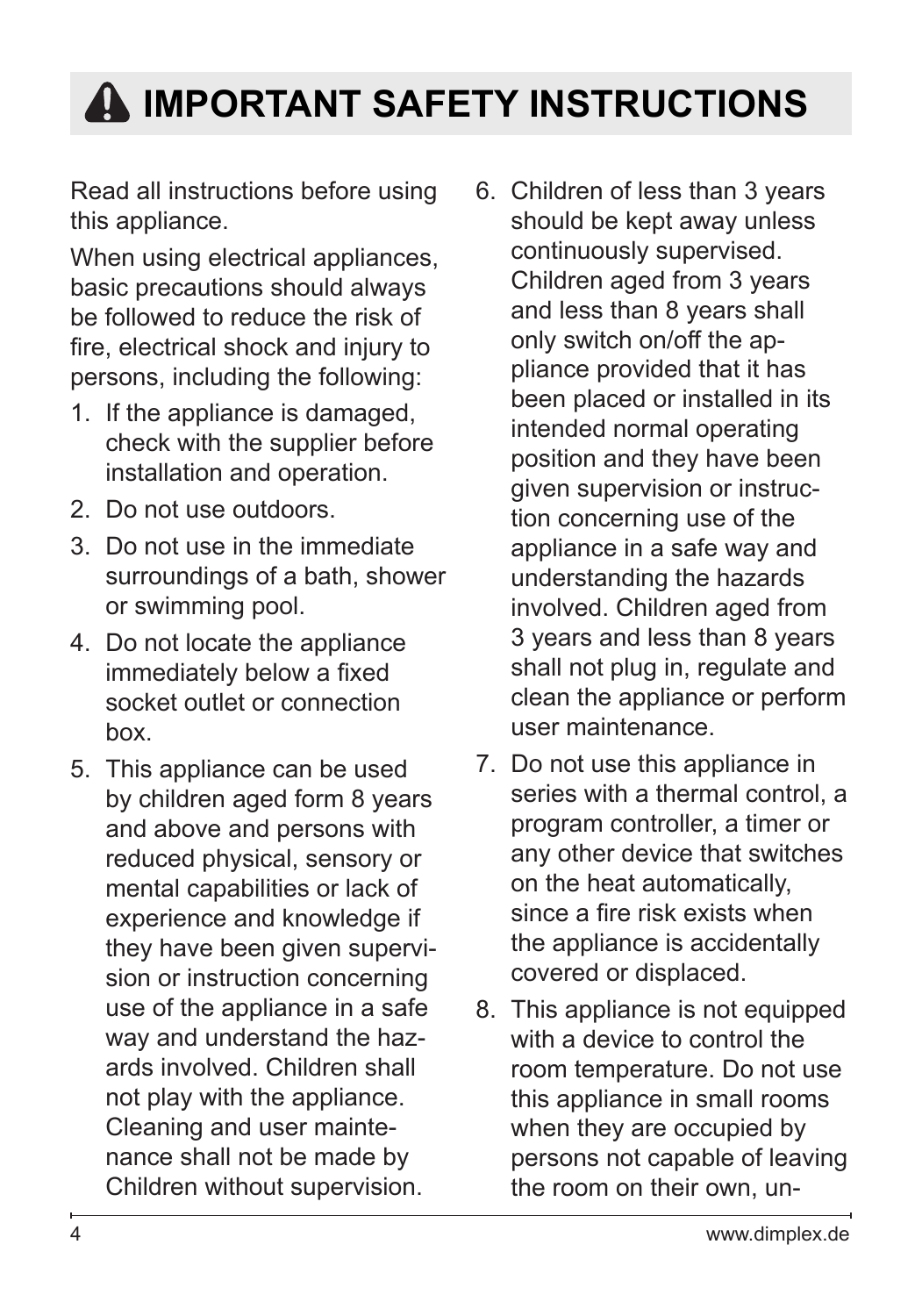## **IMPORTANT SAFETY INSTRUCTIONS**

less constant supervision is provided.

- 9. Ensure that furniture, curtains or other combustible material are positioned no closer than 1 metre from the appliance.
- 10.In the event of a fault unplug the appliance.
- 11.Unplug the appliance when not required for long periods.
- 12.Although this appliance complies with safety standards, we do not recommend its use on deep pile carpets or on long hair type of rugs.
- 13.The appliance must be positioned so that the plug is accessible.
- 14.If the supply cord is damaged it must be replaced by the manufacturer or service agent or a similarly qualified person in order to avoid a hazard.
- 15.Keep the supply cord away from the front of the appliance.

**A WARNING:** In order to avoid overheating, do not cover the appliance. Do not place material or garments on the appliance, or obstruct the air circulation around the appliance, for instance by curtains or furniture, as this could cause overheating and a fire risk.

**A WARNING:** In order to avoid a hazard due to inadvertent resetting of the thermal cut-out, this appliance must not be supplied through an external switching device, such as a timer, or connected to a circuit that is regularly switched on and off by the utility.

**A CAUTION:** Some parts of this product can become very hot and cause burns. Particular attention has to be given where children and vulnerable people are present.

The heater carries the Warning Symbol indicating that it must not be covered

## **SAVE THESE INSTRUCTIONS**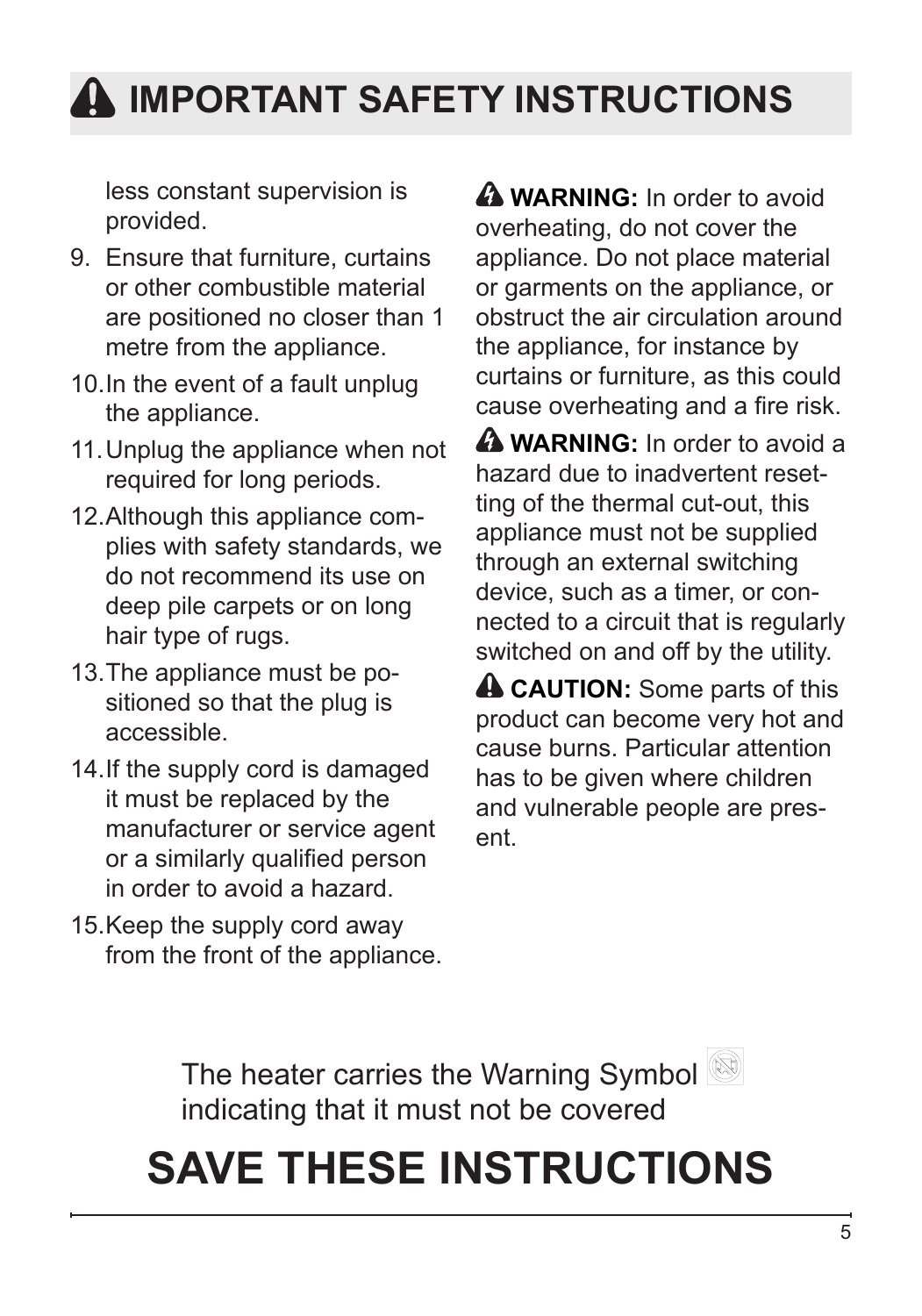## <span id="page-5-0"></span>**Quick Reference Guide**

① The electrical information *Figure 1* regarding your electric fireplace can be found on the rating label located on the front of the unit, behind the glass.

Before installation, please record your fireplace's serial number below for future reference.

② If you have any technical questions or concerns regarding the operation of your electric fireplace, or require service contact customer service.

③ For dimensions of your fireplace, refer to Figure 1.





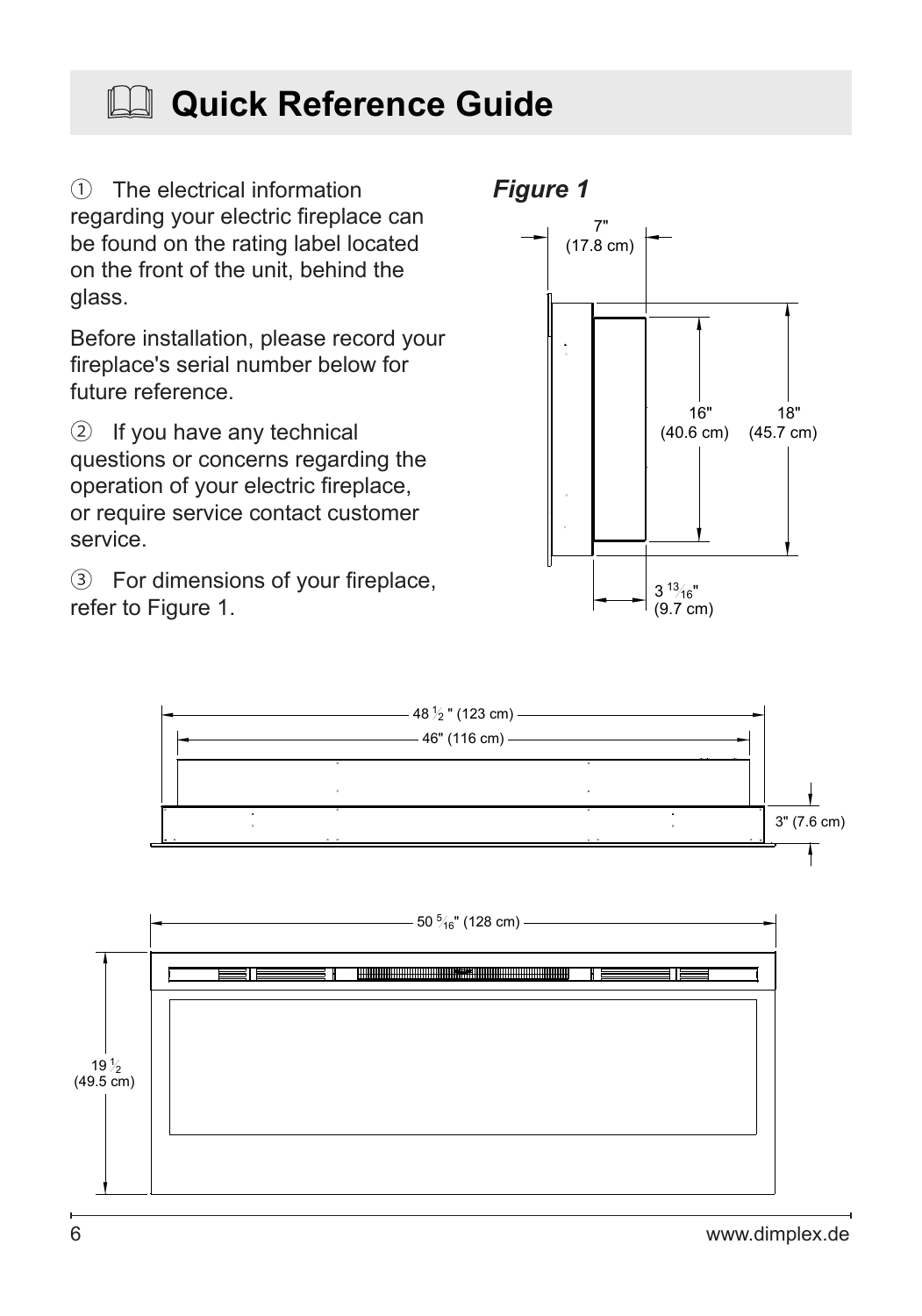### <span id="page-6-0"></span>**Site Selection**

Review and consider all of the following conditions for installation:

- Dimensions of the unit: 128cm x 49.5cm
- Unit requires a minimum of two (2) wall studs in order to ensure a secure installation

Three possible installation methods:

- Installation method: Surface mount; In-wall Recessed; or Flush mount
- Hardwired or plug-in method
- **A WARNING:** Ensure the power cord is not installed so that it is pinched or against a sharp edge and ensure that the power cord is stored or secured to avoid tripping or snagging to reduce the risk of fire, electric shock or injury to persons.

Construction and electrical outlet wiring must comply with local building codes and other applicable regulations to reduce the risk of fire, electric shock and injury to persons.

1. Select a location that is not susceptible to moisture and is away from drapes, furniture and high traffic.

- 2. For ease of electrical hook up you may wish to locate the fireplace near an existing outlet (for plug-in convenience).
	- ! **NOTE 1:** A 13 Amp, 230 Volt circuit is required. A dedicated circuit is preferred but not essential in all cases. A dedicated circuit will be required if, after installation, the circuit breaker trips or fuse blows on a regular basis when the heater is operating. Additional appliances on the same circuit may exceed the current rating of the circuit breaker.
- 3. Remove fireplace, front glass and hardware from box and remove all packaging materials before installation.
- 4. Store the fireplace in a safe, dry and dust free location until you are ready to install the fireplace.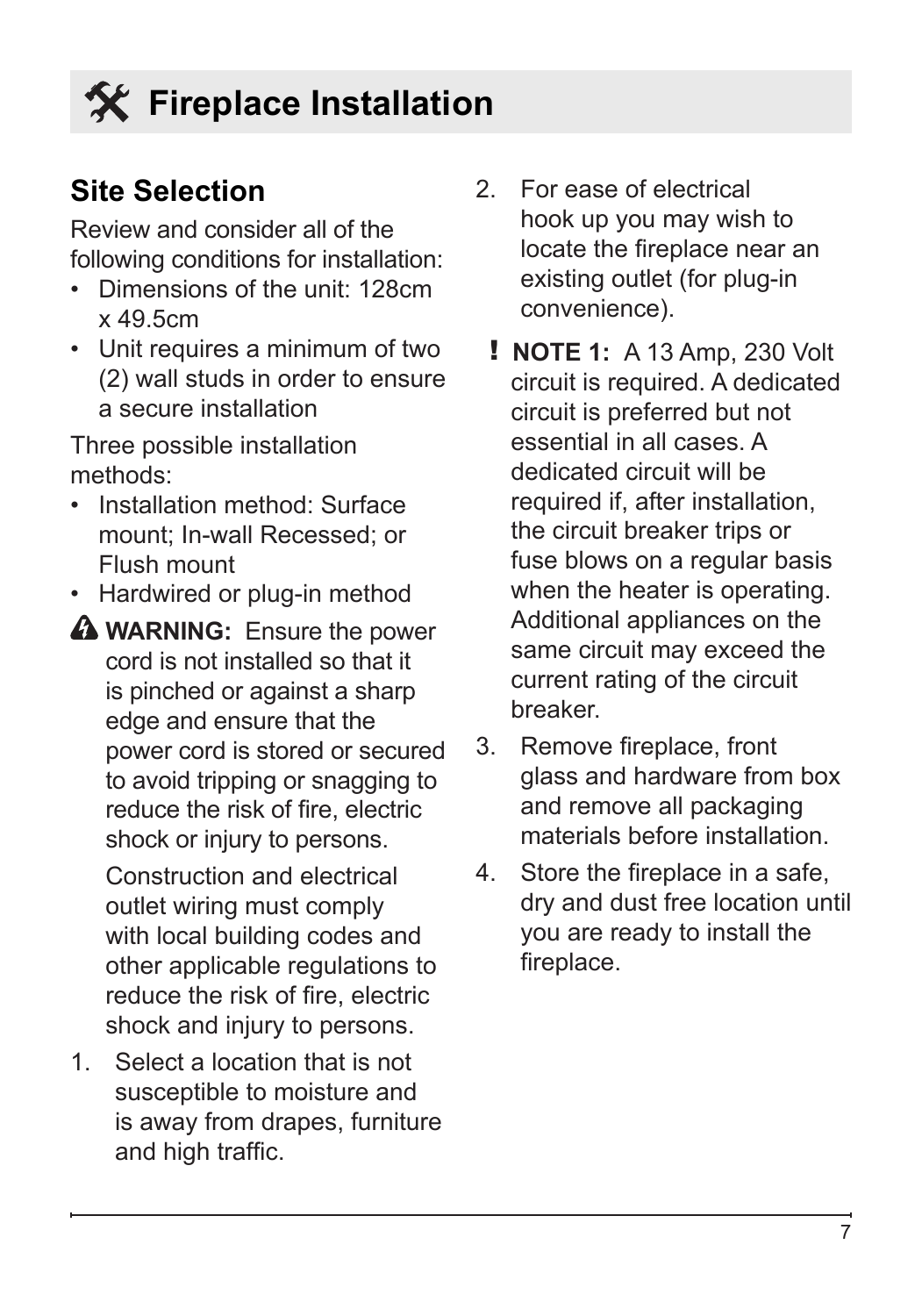<span id="page-7-0"></span>The fireplace is packaged with a three prong plug installed for plug-in convenience. Hard wiring the fireplace is also an option by removing the plug from the factory fitted cord and completing the wiring according to National and Local Elecrical Codes.

- **A** WARNING: Do not attempt to wire your own new outlets or circuits. To reduce the risk of fire, electric shock or injury to persons, always use a licensed electrician.
- **WARNING:** Ensure that the 3-Position Switch is set to the Off position ("O") and that the circuit on which the fireplace is to be installed has the power cut off at the service panel until installation is complete.

### **Surface Installation**

- **A CAUTION:** Two people may be required for various steps of this procedure.
- 1. Choose a location for mounting the unit.
- 2. Choose your method of supplying power to the unit:
	- Plug in to an existing outlet or install an outlet nearby.
	- Hard wire the fireplace.





! **NOTE:** Hard wiring can be done by removing the plug from the factory fitted cord and completing the wiring according to National and Local Elecrical Codes.

**A** WARNING: Do not attempt to wire your own new outlets or circuits. To reduce the risk of fire, electric shock or injury to persons, always use a licensed electrician.

Ensure that the 3-Position Switch is set to the Off position ("O") and that the circuit on which the fireplace is to be installed has the power cut off at the service panel until installation is complete.

3. Remove the partially reflective glass from the fireplace: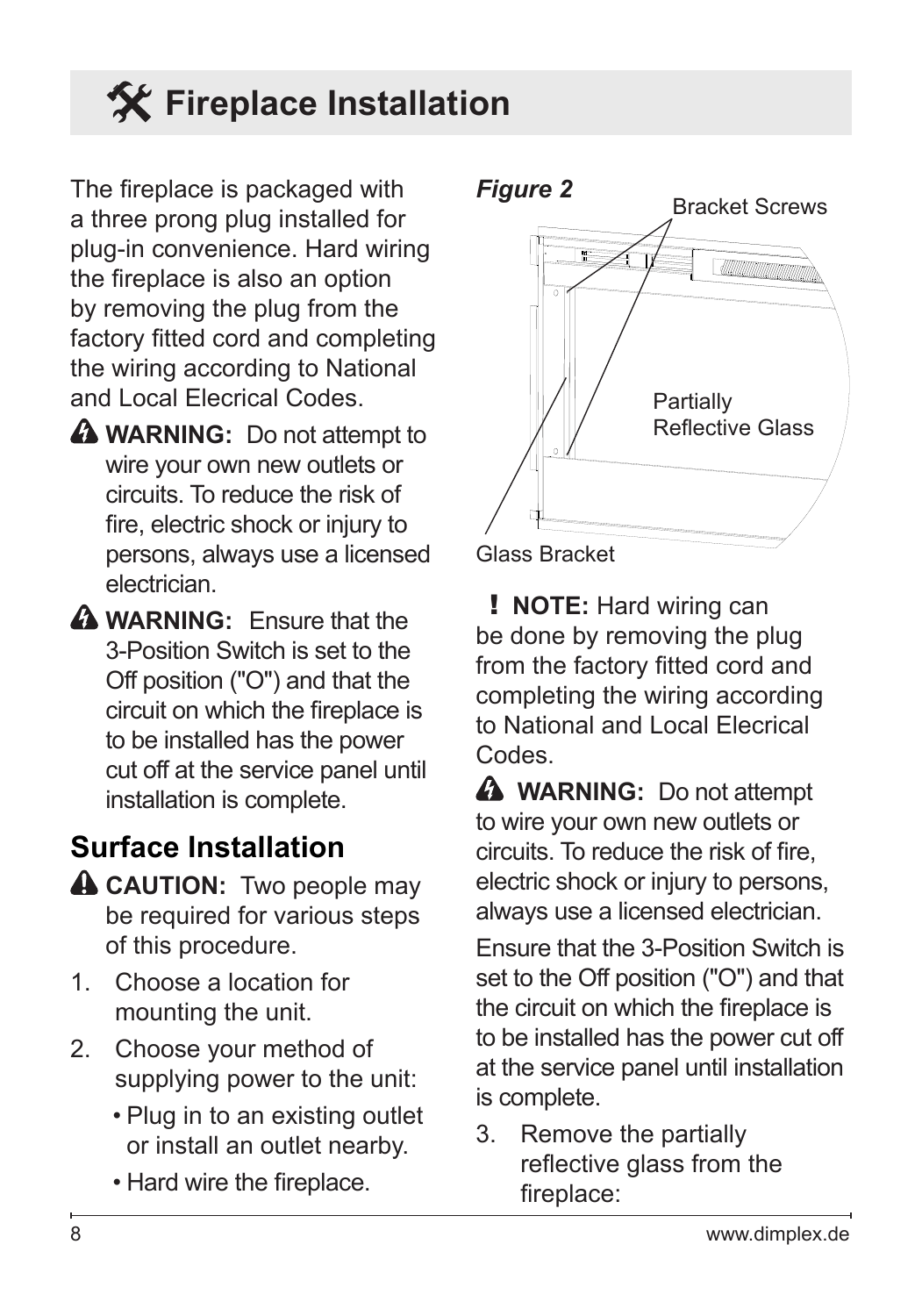

- Lay fireplace on its back.
- Remove two (2) Phillips screws from each of the two (2) glass brackets (Figure 2).
- Remove glass brackets.
- With one hand keeping pressure on the partially reflective glass, tilt the fireplace upright and slightly forward to allow the partially reflective glass to fall out of the inside framing.
- Remove partially reflective glass from fireplace.
- 4. Position the fireplace on a wall at the position where it will be mounted (Figure 3). Use a bubble level (one is supplied) to ensure that fireplace is level on the wall.
- 5. Mark the location of four (4) screw locations on the wall (through key-holes).
- **A CAUTION:** If installing unit on a wall that is constructed of drywall ensure that appropriate wall anchors are used and at least one is located into a stud.
- 6. Remove fireplace from wall and store in a safe place away from traffic.
- 7. Screw all four (4) supplied #8, 3.8 cm square head mounting screws and washers into the wall and/or wall anchors leaving 6.5 mm of thread.
- 8. Align chosen key-holes with screws and hang fireplace on the wall. Screw heads and washers will fit through key-holes and fireplace will slide down into place (screws will slide into narrow part of key-holes).
- 9. Tighten all four (4) mounting screws down on fireplace chassis.
- 10. Screw the two (2) supplied #8 square head screws through two of the permanent mounting holes which align with a wall stud.
- 11. Carefully replace and install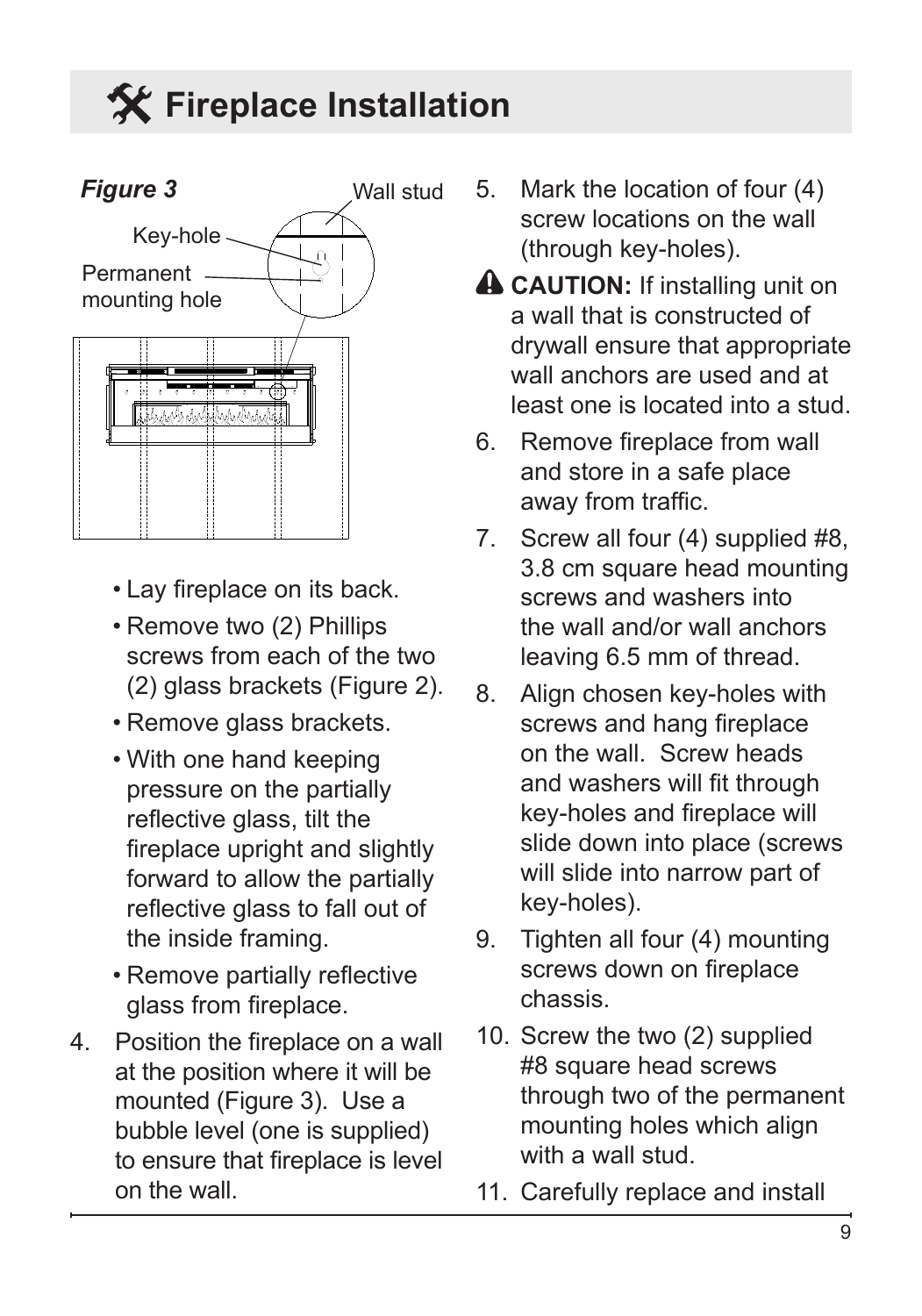<span id="page-9-0"></span>partially reflective glass and glass brackets using screws from step 1.

12. Refer to Front Glass Installation section, for final installation procedures.

### **In-wall Recessed Installation - 100mm Deep**

- **A CAUTION:** Two people may be required for various steps of this procedure.
- 1. Prepare a wall with a framed opening of 118.1 cm wide x 42 cm high (Figure 4).

! **NOTE:** The sizing has allowed for 6.4mm around the fireplace insert for ease of installation. This fireplace does not require any additional venting.

- 2. Choose your method of supplying power to the unit:
	- Plug in (you may run the power cord out of the framed wall opening to an existing outlet or install an outlet on a nearby wall stud within the wall).
	- Hard wire the fireplace.

! **NOTE:** Hard wiring can be done by removing the plug from the factory fitted cord and



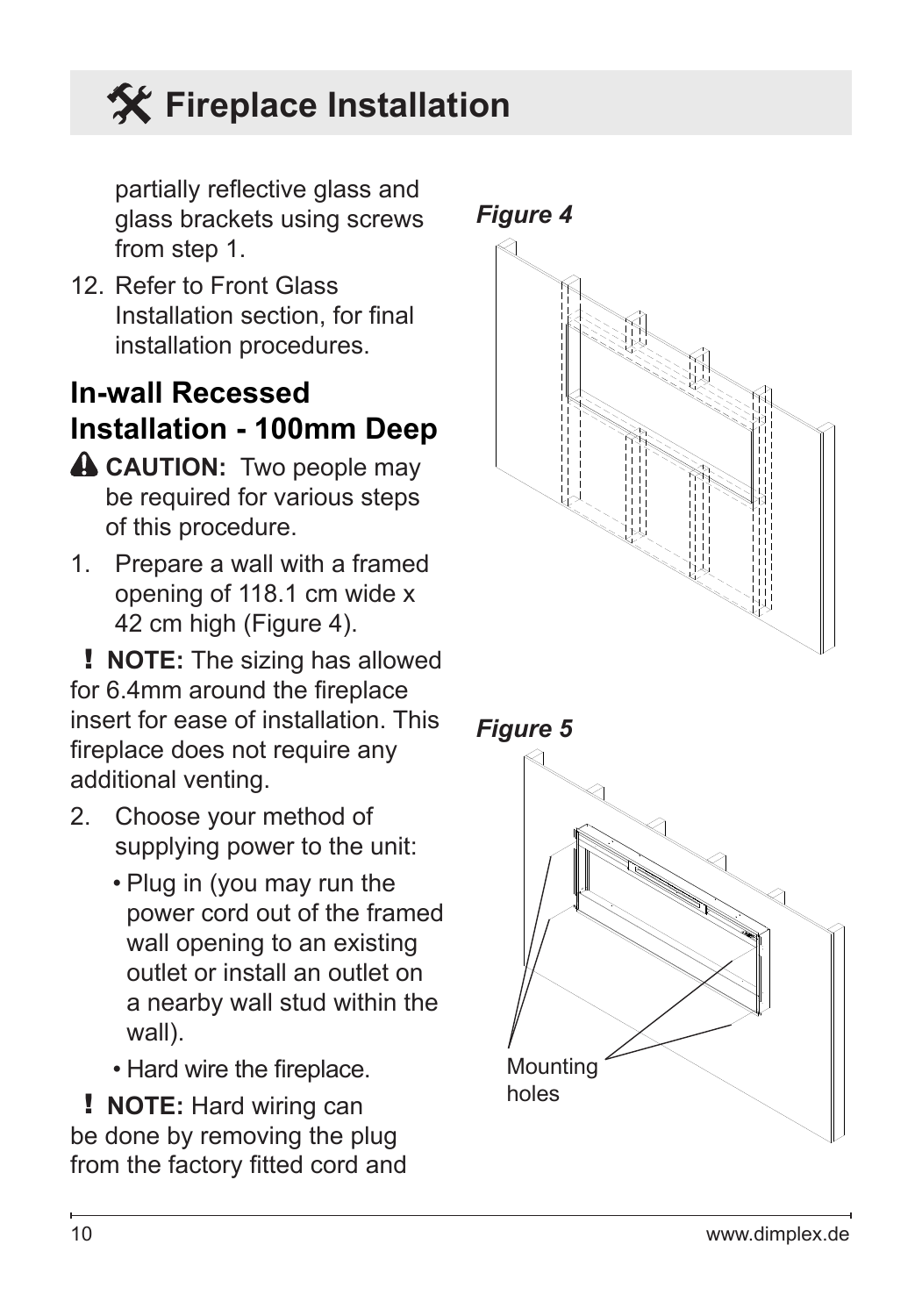<span id="page-10-0"></span>

completing the wiring according to National and Local Elecrical Codes.

**A WARNING:** Do not attempt to wire your own new outlets or circuits. To reduce the risk of fire, electric shock or injury to persons, always use a licensed electrician.

Ensure that the 3-Position Switch is set to the Off position ("O") and that the circuit on which the fireplace is to be installed has the power cut off at the service panel until installation is complete.

- 3. Lift fireplace and insert into opening (Figure 5).
- 4. Use bubble level (supplied) to level the fireplace within the framing. Adjust as required.
- 5. Drive four (4) supplied mounting screws through the four (4) mounting holes

located in each corner of the fireplace chassis, into wall studs (Figure 6).

6. Refer to Front Glass Installation section, for final installation procedures.

### **Flush Mounted Installation - 200mm Deep**

- **A CAUTION:** Two people may be required for various steps of this procedure.
- 1. Prepare a wall with a framed opening of 124.5 cm wide x 47 cm high (Figure 7).

! **NOTE:** The sizing has allowed for 6.4mm around the fireplace

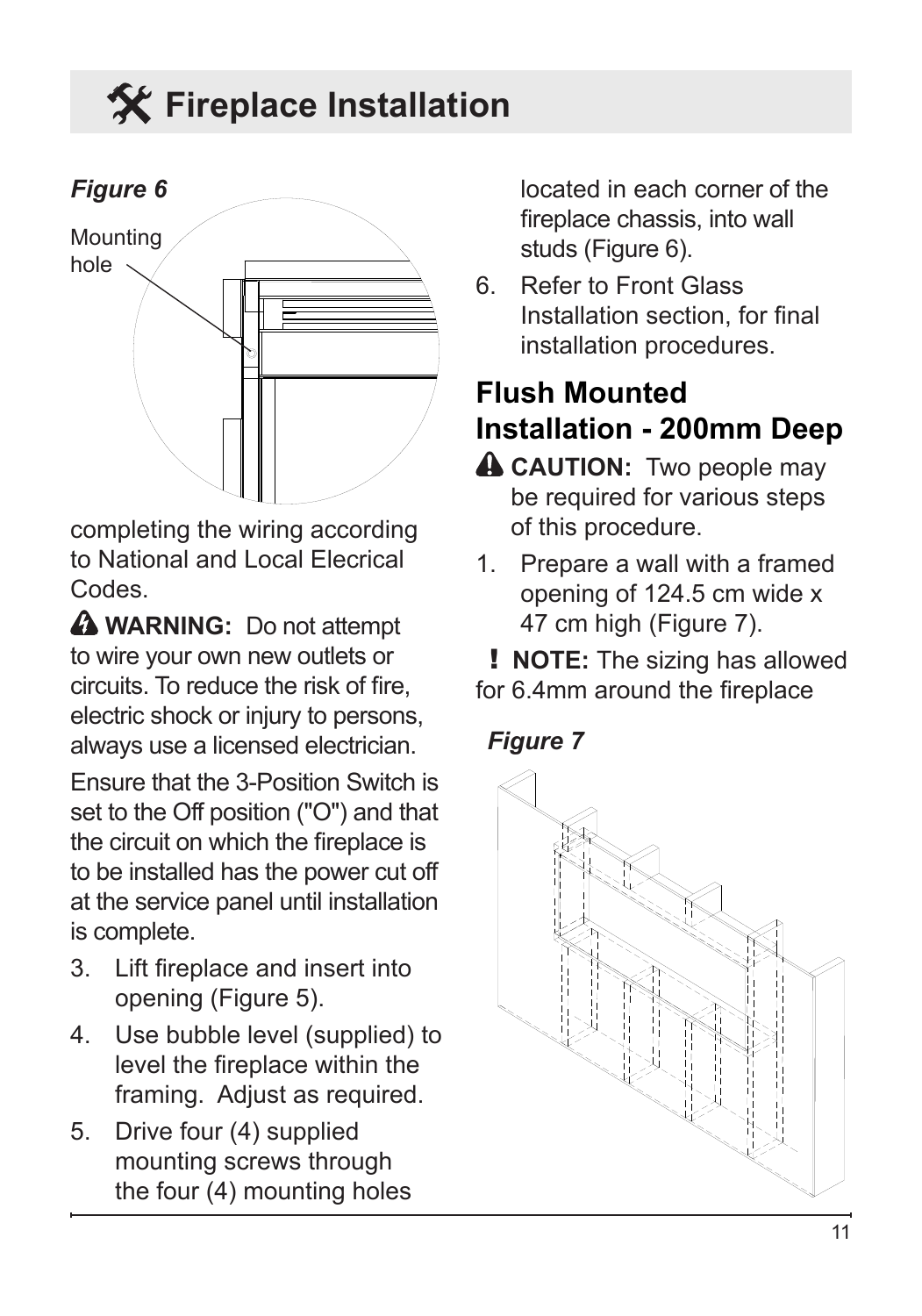<span id="page-11-0"></span>insert for ease of installation. This fireplace does not require any additional venting.

- 2. Choose your method of supplying power to the unit:
	- Plug in (you may run the power cord out of the framed wall opening to an existing outlet or install an outlet on a nearby wall stud within the wall).
	- Hard wire the fireplace.

! **NOTE:** Hard wiring can be done by removing the plug from the factory fitted cord and completing the wiring according to National and Local Elecrical Codes.

**A WARNING:** Do not attempt to wire your own new outlets or circuits. To reduce the risk of fire, electric shock or injury to persons, always use a licensed electrician.

Ensure that the 3-Position Switch is set to the Off position ("O") and that the circuit on which the fireplace is to be installed has the power cut off at the service panel until installation is complete.

3. Lift fireplace and insert into opening. The fireplace's mounting trim should be flush against the wall (Figure 8).



- 4. Use bubble level (supplied) to level the fireplace within the framing. Adjust as required.
- 5. Drive four (4) supplied mounting screws through the four (4) mounting holes located on the inside surface of the fireplace chassis, into wall studs (Figure 8).
- 6. Refer to Front Glass Installation section, for final installation procedures.

### **Front Glass Installation**

- 1. Evenly distribute supplied glass rock on the front tray of the fireplace (Figure 9).
- 2. Carefully mount front glass assembly so that the front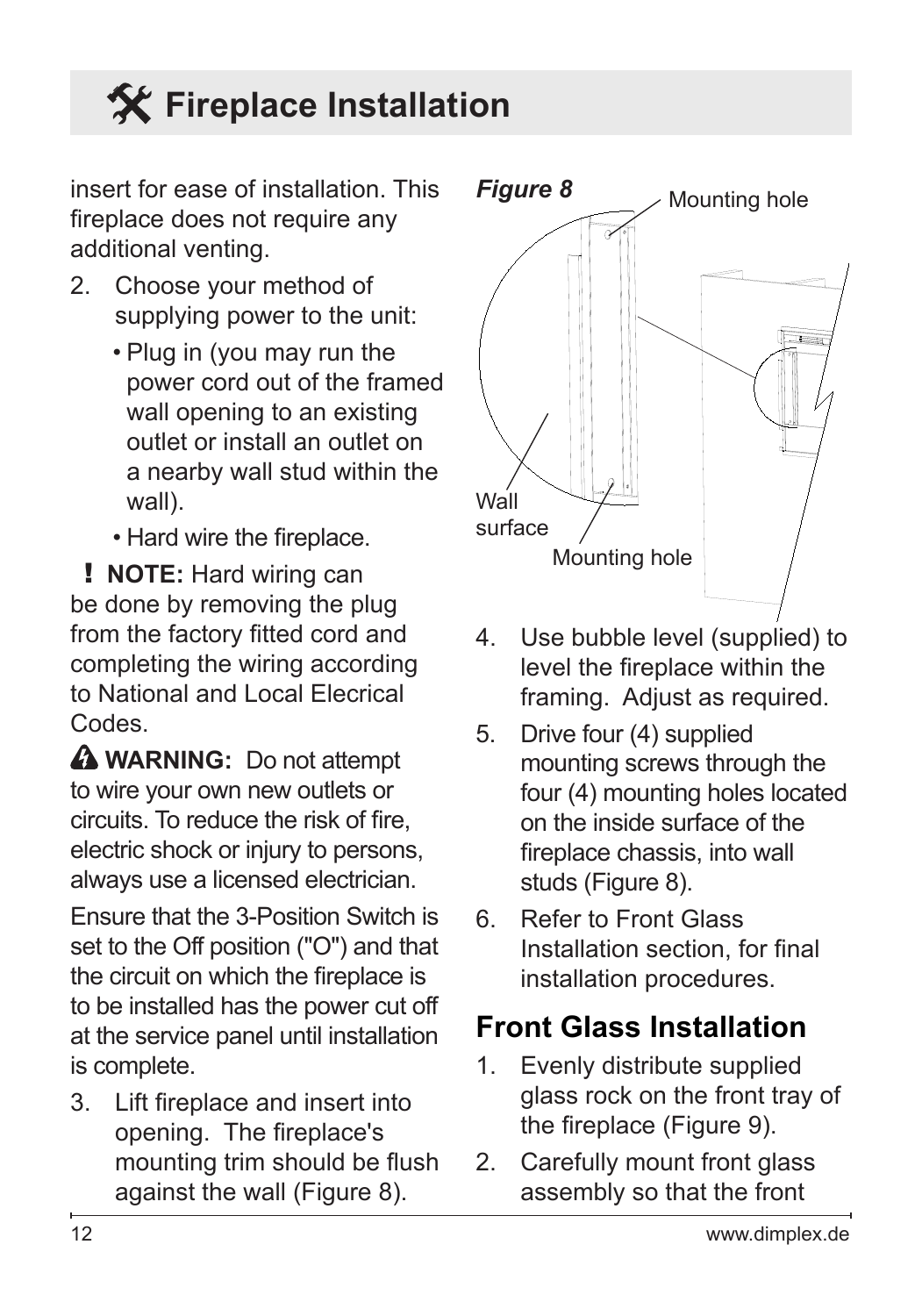

glass hooks (4) hang on the front glass mounts on the fireplace (4) (Figure 10).

- 3. Use the supplied two (2) Phillips sheet metal screws to fasten the glass assembly tabs to the fireplace (Figure 11).
- 4. Ensure the fireplace's 3-Position Switch is switched to the Off position ("O").
- 5. If unit is not hard-wired, plug fireplace into a 13 Amp, 230 Volt outlet (refer to NOTE 1).



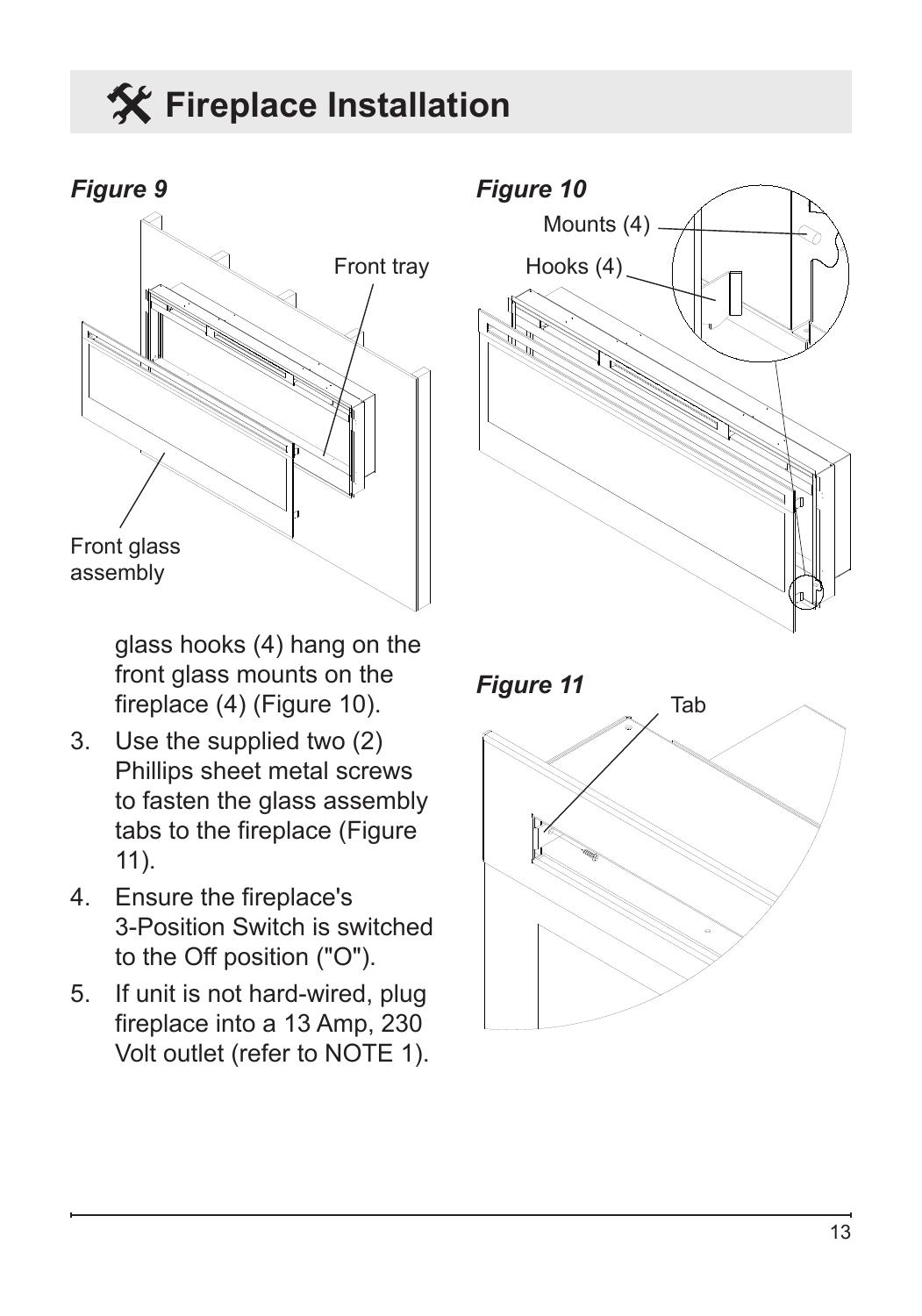## <span id="page-13-0"></span> **Operation**

The manual controls for the electric fireplace are located on the right side of the unit and inside the air intake slot (Figure 12).

#### *Figure 12*



### **A. 3-Position Switch**

The switch has two (2) On positions marked with "**I**" and "**II**". The "**I**" position is for manual operation. In this position the built-in remote control is bypassed.

The "**II**" position is for operating the unit with the provided remote control. When in "**II**" position the unit is operated with the ON and OFF buttons of the remote control.

When the switch is in the center ("**O**") position the unit is off.

### **B. Heat On/Off Switch**

The Heat On/Off Switch supplies power to the heater fan and the heater element.

### **Resetting the Temperature Cutoff Switch**

Should the heater overheat, an automatic cut out will turn the fireplace off and it will not come back on without being reset. It can be reset by switching the 3-Position Switch to Off and waiting five (5) minutes before switching the unit back on.

**A CAUTION:** If you need to continuously reset the heater, disconnect power and contact your local dealer.

### **Remote Control** (Figure 13) The fireplace is supplied with an integrated on/off remote control.

Where the maximum rage of use  $is \sim 15m$ .

 **WARNING:** It takes time for the receiver to respond to the remote control. Do not press the buttons more than once within two seconds for correct operation.

! **NOTE: Ensure that the fireplace 3-Position Switch is set to the remote control setting ("II").**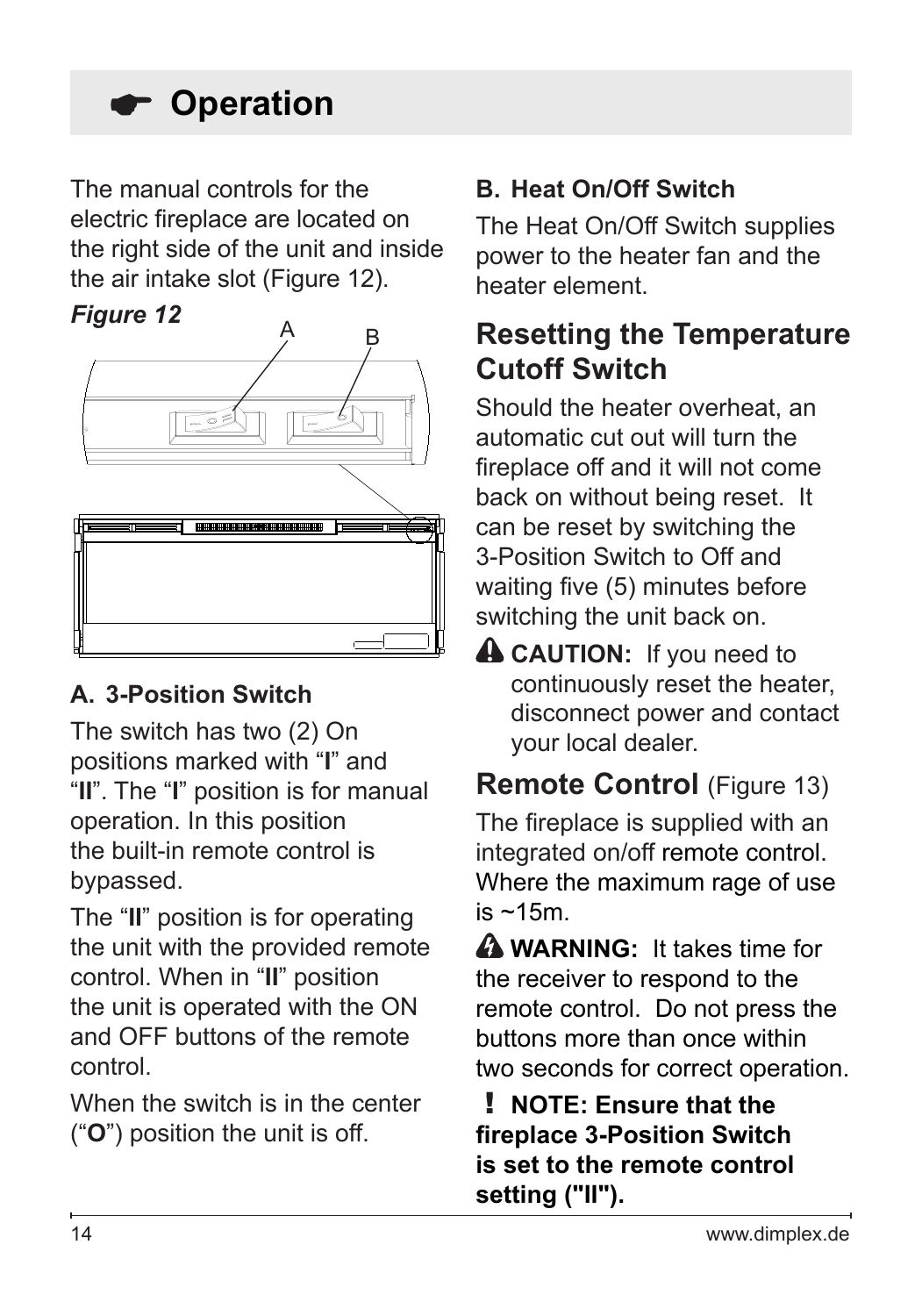## **Operation**





To operate, push the ON button to turn fireplace on, push the OFF button to turn the fireplace off.

### **Battery Replacement**

To replace the battery:

- 1. Slide battery cover open on the back of the remote control.
- 2. Install AAA batteries into the remote control.
- 3. Replace the battery cover.

Discard leaky batteries. Dispose of batteries in the proper manner according to provincial and local regulations. Any battery may leak electrolyte if mixed with a different battery type, if inserted incorrectly, if all the batteries are not replaced at the same time, if disposed of in a fire, or if an attempt is make to charge a battery not intended to be recharged.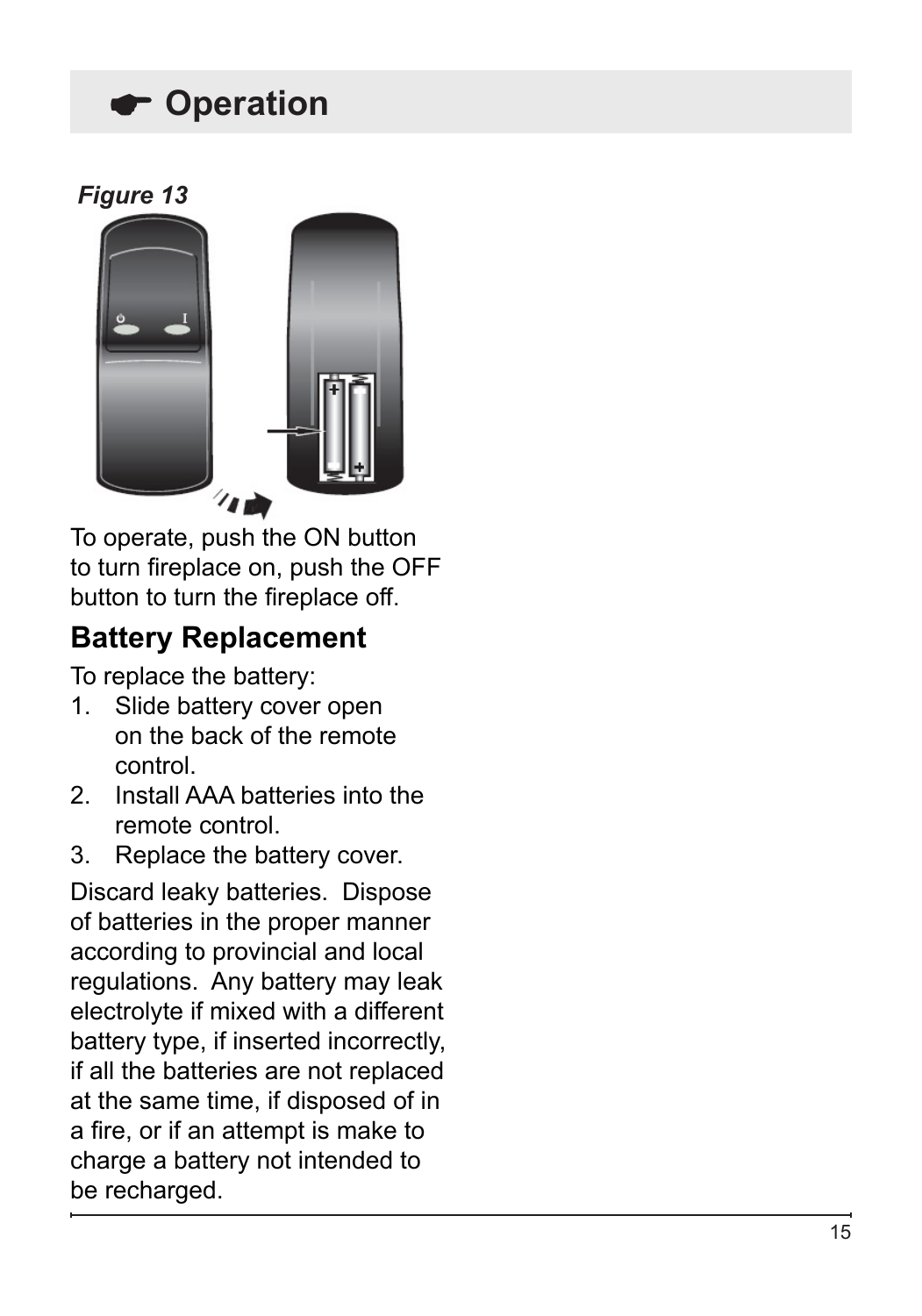<span id="page-15-0"></span>

#### **WARNING:** Disconnect power before attempting any maintenance or cleaning to reduce the risk of fire, electric shock or damage to persons.

### **Partially Reflective Glass Cleaning**

The partially reflective glass is cleaned in the factory during the assembly operation. During shipment, installation, handling, etc., the partially reflective glass may collect dust particles; these can be removed by dusting lightly with a clean dry cloth.

To remove fingerprints or other marks, the partially reflective glass can be cleaned with a damp cloth. The partially reflective glass should be completely dried with a lint free cloth to prevent water spots. To prevent scratching, do not use abrasive cleaners.

### **Fireplace Surface Cleaning**

Use only a damp cloth to clean painted surfaces of the fireplace. Do not use abrasive cleaners.

### **Servicing**

Except for installation and cleaning described in this manual, an authorized service representative should perform any other servicing.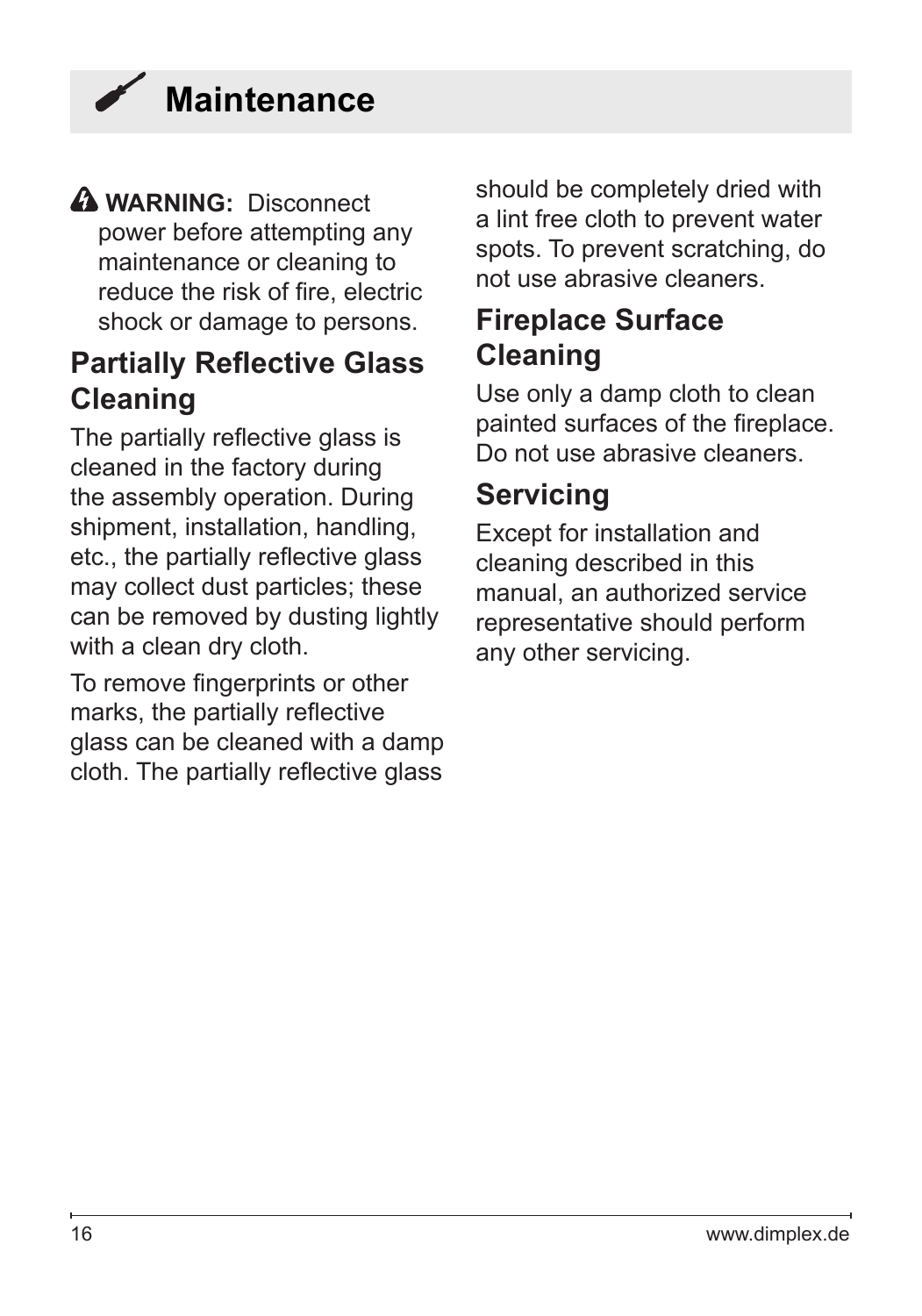## <span id="page-16-0"></span> **Warranty**

Dimplex Electric Fireplaces are tested and inspected prior to shipment and are guaranteed from defect to the purchaser of each new product. Any part which proves to be defective in material or workmanship under normal use within one year will be repaired or replaced without charge.\* The Company will not be responsible for any expense incurred for installation, removal for service, or transportation costs. Any such defect should be brought to the attention of the Dealer where the product was purchased and is authorized to repair or replace within the terms of this warranty.

#### **The Company's only obligation under this warranty will be at its sole option to repair or replace any part proving defective or to refund the purchase price thereof.**

The owner/user assumes all other risks, if any, including the risk of any direct, indirect or consequential loss or damage arising out of the use of or inability to use the product.

The warranty will not apply if, in the sole judgment of the Company, damage or failure has resulted from accident, alteration, misuse, abuse, incorrect installation, or operation on an incorrect power source.

**The foregoing is in lieu of all other warranties expressed, implied, or statutory, and the Company neither assumes, nor authorizes any** 

#### **person to assume for it any other obligation, or liability in connection with said product.**

\*Light bulbs are not covered in the warranty.

#### **Service**

Contact your local dealer for service or warranty information.

### **Recycling**

For electrical products sold in the European Community. At the end of the electrical product's useful life it should not be disposed of with household waste. Please recycle where facilities exist. Check with your Local Authority or retailer for recycling advice in your country.



The product complies with the European Safety Standard EN60335-2-30 and the European Standard for Electromagnetic Compatibility (EMC) EN55014, EN61000 and EN50366 which cover the essential requirements of EEC Directives 2006/95 and 2004/108.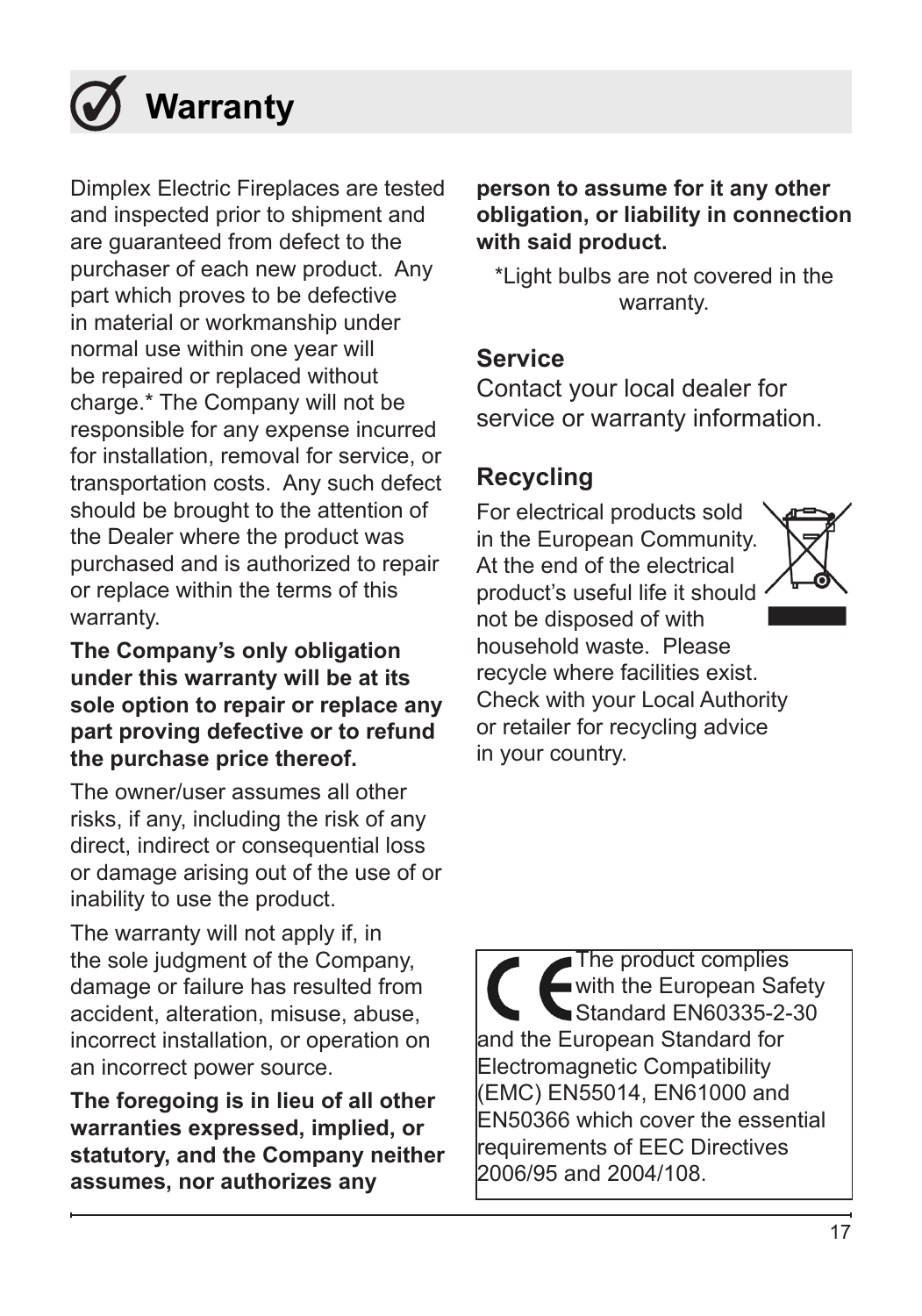

|                                                                                                        | Приветствие и поздравления 19                                                                                                          |                                                                                                                        |  |
|--------------------------------------------------------------------------------------------------------|----------------------------------------------------------------------------------------------------------------------------------------|------------------------------------------------------------------------------------------------------------------------|--|
|                                                                                                        | ВАЖНЫЕ ИНСТРУКЦИИ ПО                                                                                                                   |                                                                                                                        |  |
|                                                                                                        | ВАЖНЫЕ ИНСТРУКЦИИ ПО                                                                                                                   |                                                                                                                        |  |
|                                                                                                        |                                                                                                                                        |                                                                                                                        |  |
|                                                                                                        | Установка в углубление стены - глубина 100 мм 26<br>Установка заподлицо Установка - глубина 200 мм. 27<br>Установка переднего стекла28 |                                                                                                                        |  |
|                                                                                                        | Paбота30                                                                                                                               |                                                                                                                        |  |
|                                                                                                        | Техническое обслуживание32                                                                                                             |                                                                                                                        |  |
|                                                                                                        |                                                                                                                                        |                                                                                                                        |  |
| Всегда пользуйтесь услугами<br>квалифицированного техника или<br>сервисного агента для ремонта камина. |                                                                                                                                        | ПРИМЕЧАНИЕ: Процедуры<br>и методы, которые считаются<br>достаточно важными, чтобы<br>подчеркнуть их.                   |  |
|                                                                                                        |                                                                                                                                        | <b>А осторожно:</b> Процедуры<br>и методы, не соблюдение которых<br>в точности приведет к повреждению<br>оборудования. |  |

**А предупреждение:** Процедуры и методы, не соблюдение которых в точности подвергнет пользователя риску пожара, серьезной травмы или смерти.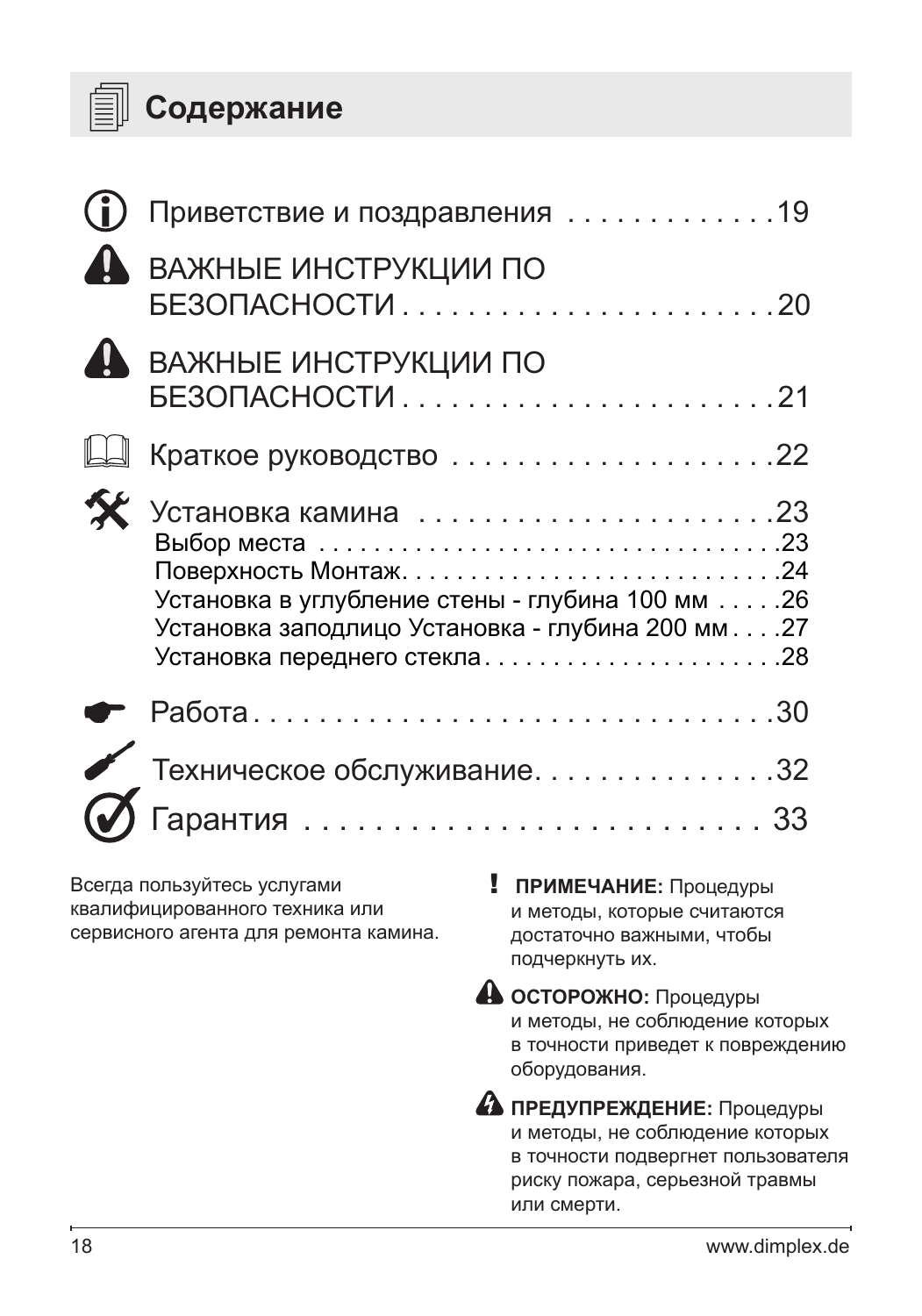## <span id="page-18-0"></span>**Приветствие и поздравления**

Благодарим вас и поздравляем с приобретением электрического камина производства Dimplex, мирового лидера в области электрических каминов.

#### **Внимательно прочитайте и сохраните эту инструкцию.**

**<sup>4</sup>** ОСТОРОЖНО: Перед началом установки внимательно прочитайте все инструкции и предупреждения. Невыполнение этих инструкций может привести к поражению электрическим током, пожару и аннулированию гарантии.

Впишите ниже название модели и серийный номер для последующего обращения: название модели и серийный номер указаны на идентификационной наклейке вашего камина.



**Есть вопросы по сборке?**

**Требуется информация по деталям?**

**Изделие на гарантии изготовителя?**



#### **• Позвоните местному торговому агенту**

Укажите номер модели и серийный номер изделия. (Смотрите ниже)

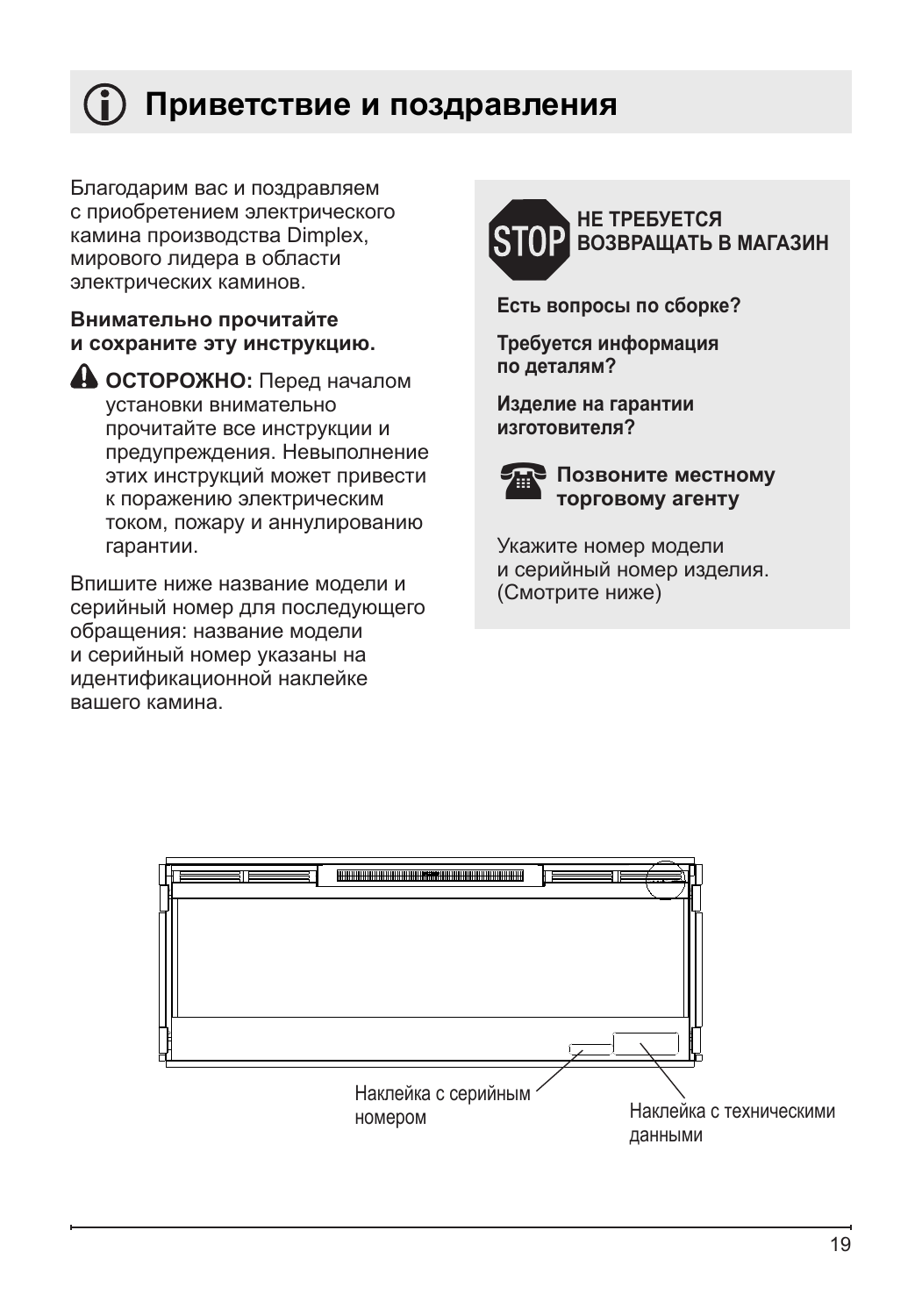## <span id="page-19-0"></span> **ВАЖНЫЕ ИНСТРУКЦИИ ПО БЕЗОПАСНОСТИ**

Прочитайте все инструкции перед использованием электроприбора.

При использовании электрических приборов необходимо соблюдать основные меры предосторожности для снижения риска пожара, поражения электрическим током и травм людей, в том числе:

- 1. В случае повреждения прибора проверьте его у поставщика перед установкой и эксплуатацией.
- 2. Не используйте вне помещения.
- 3. Не используйте вблизи ванны, душа или плавательного бассейна.
- 4. Не устанавливайте прибор непосредственно под стационарной розеткой или присоединительной коробкой.
- 5. Этот прибор может использоваться детьми в возрасте не младше 8 лет и людьми с ограниченными физическими, сенсорными или умственными способностями, или не обладающими опытом и знаниями, при условии, что за ними есть надзор, либо они проинструктированы, как безопасно пользоваться прибором, и понимают сопутствующие опасности. Дети не должны играть с прибором. Дети без надзора взрослых не должны выполнять очистку и техническое обслуживание прибора.
- 6. Дети младше 3 лет, если за ними нет постоянного надзора,

должны находиться подальше от прибора. Дети в возрасте от 3 до 8 лет могут включать и выключать прибор только при условии, что он помещен или установлен на предназначенное рабочее место, и за детьми есть присмотр, либо они проинструктированы, как безопасно пользоваться прибором, и понимают сопутствующие опасности. Детям в возрасте от 3 до 8 лет запрещается включать в сеть, регулировать и чистить прибор, или выполнять техническое обслуживание.

- 7. Не используйте прибор в последовательном подключении с терморегулятором, программируемым контроллером, таймером или иным устройством, которое автоматически включает обогрев, поскольку существует риск пожара в случае случайного накрытия или перемещения прибора.
- 8. Прибор не оборудован устройством для контроля температуры в помещении. Не используйте этот прибор в маленьких помещениях, если в них находятся люди, не способные самостоятельно покинуть помещение, если не обеспечен постоянный присмотр.
- 9. Убедитесь, что мебель, шторы или другие горючие материалы находятся на расстоянии не менее 1 метра от прибора.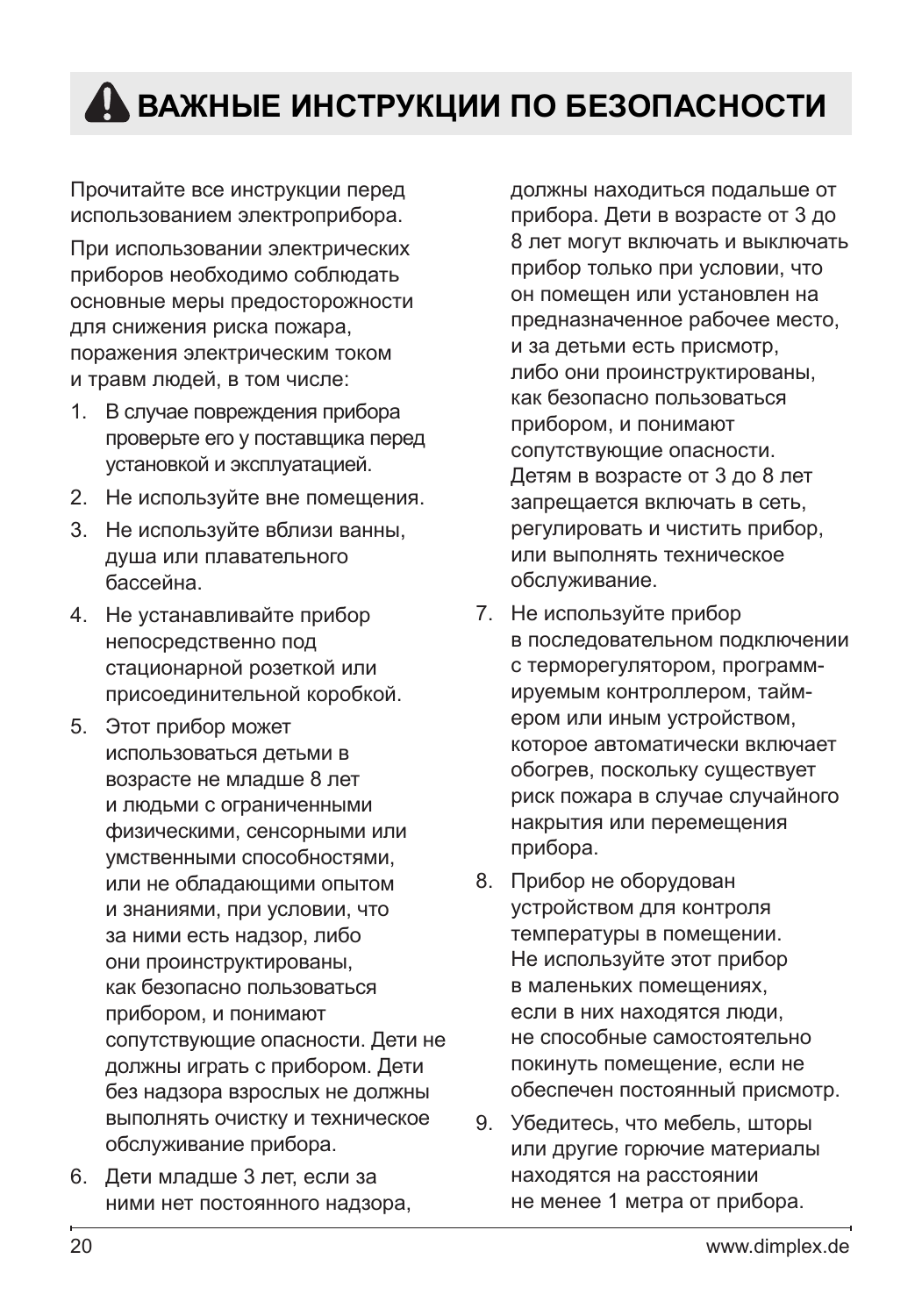## <span id="page-20-0"></span> **ВАЖНЫЕ ИНСТРУКЦИИ ПО БЕЗОПАСНОСТИ**

- 10. В случае неполадки отключите прибор от электрической сети.
- 11. Если прибор не используется длительное время, отключите его от электрической сети.
- 12. Хотя этот прибор соответствует стандартам безопасности, мы не рекомендуем использовать его на коврах с высоким ворсом или на длинноворсовом покрытии.
- 13. Прибор должен быть установлен так, чтобы обеспечить доступ к вилке.
- 14. Во избежание опасности, в случае повреждения шнура питания его должен заменять изготовитель, сервисный агент или другой квалифицированный специалист.
- 15. Следите за тем, чтобы шнур питания не находился перед прибором.

### **А ПРЕДУПРЕЖДЕНИЕ: Во**

избежание перегрева не накрывайте прибор. Не кладите вещи или одежду на прибор, не загораживайте циркуляцию воздуха вокруг прибора, например, шторами или мебелью, это может привести к перегреву и создать риск пожара.

 **ПРЕДУПРЕЖДЕНИЕ:** Во избежание опасности самопроизвольного срабатывания теплового выключателя, нельзя запитывать этот прибор через внешнее переключающее устройство, например, таймер, или подключать к цепи, которая регулярно включается и выключается энергокомпанией.

**<sup>4</sup>** ОСТОРОЖНО: Некоторые части этого изделия могут сильно нагреваться и причинять ожоги. Особенное внимание требуется там, где присутствуют дети и уязвимые люди.

На нагревателе имеется предупреждающий знак, показывающий, что его нельзя накрывать

## **СОХРАНИТЕ ЭТИ ИНСТРУКЦИИ**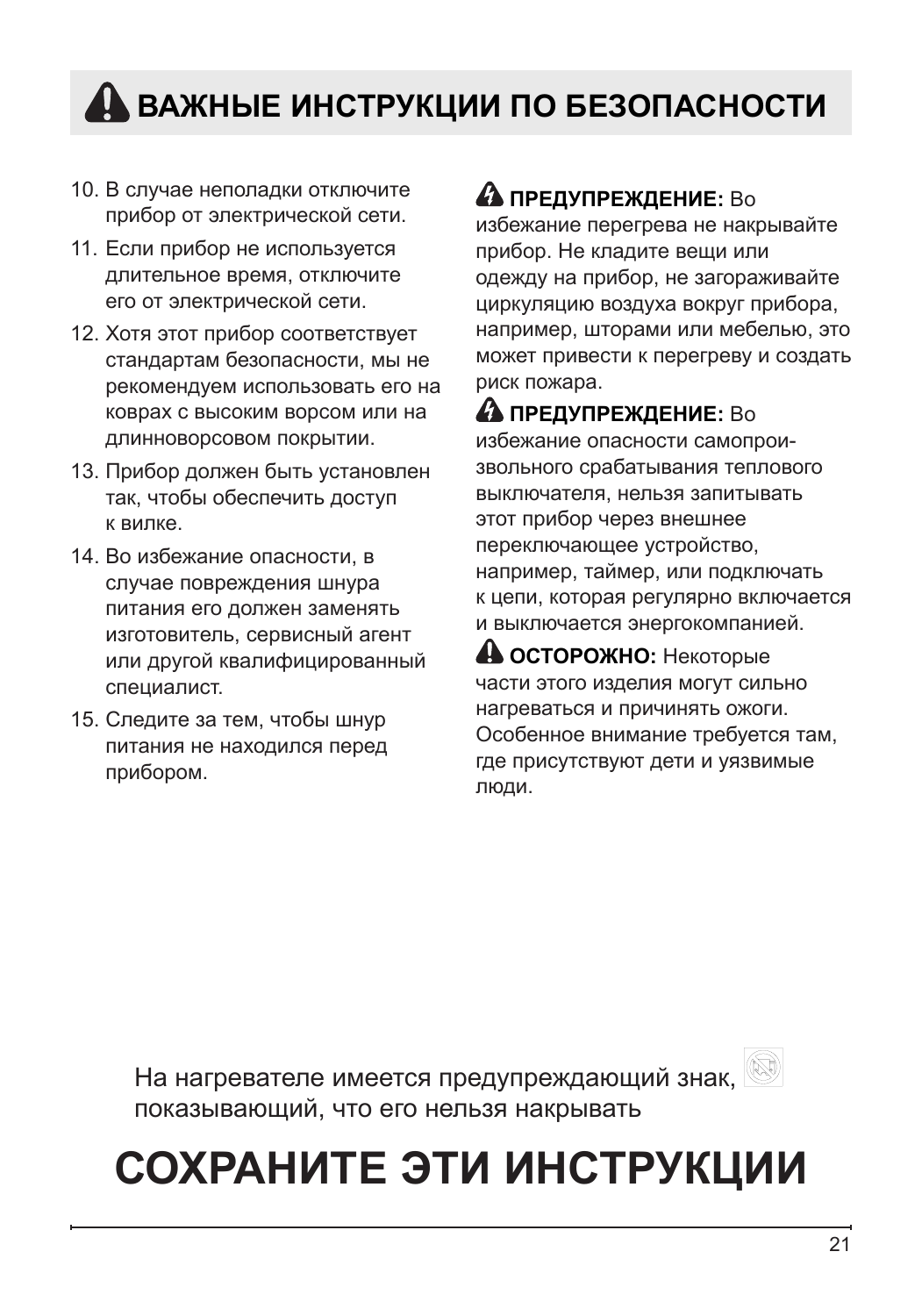<span id="page-21-0"></span>**Краткое руководство**

① Электрические данные, отно- *Рисунок 1* сящиеся к вашему электрическому камину, можно найти на идентификационной табличке, расположенной на передней части прибора, позади стекла.

Перед установкой запишите ниже серийный номер камина для последующего обращения.

② Если у вас есть какие-либо технические вопросы или замечания по эксплуатации электрического камина, или вам требуется обслуживание, обращайтесь в службу поддержки клиентов.

③ Размеры камина показаны на Рисунке 1.







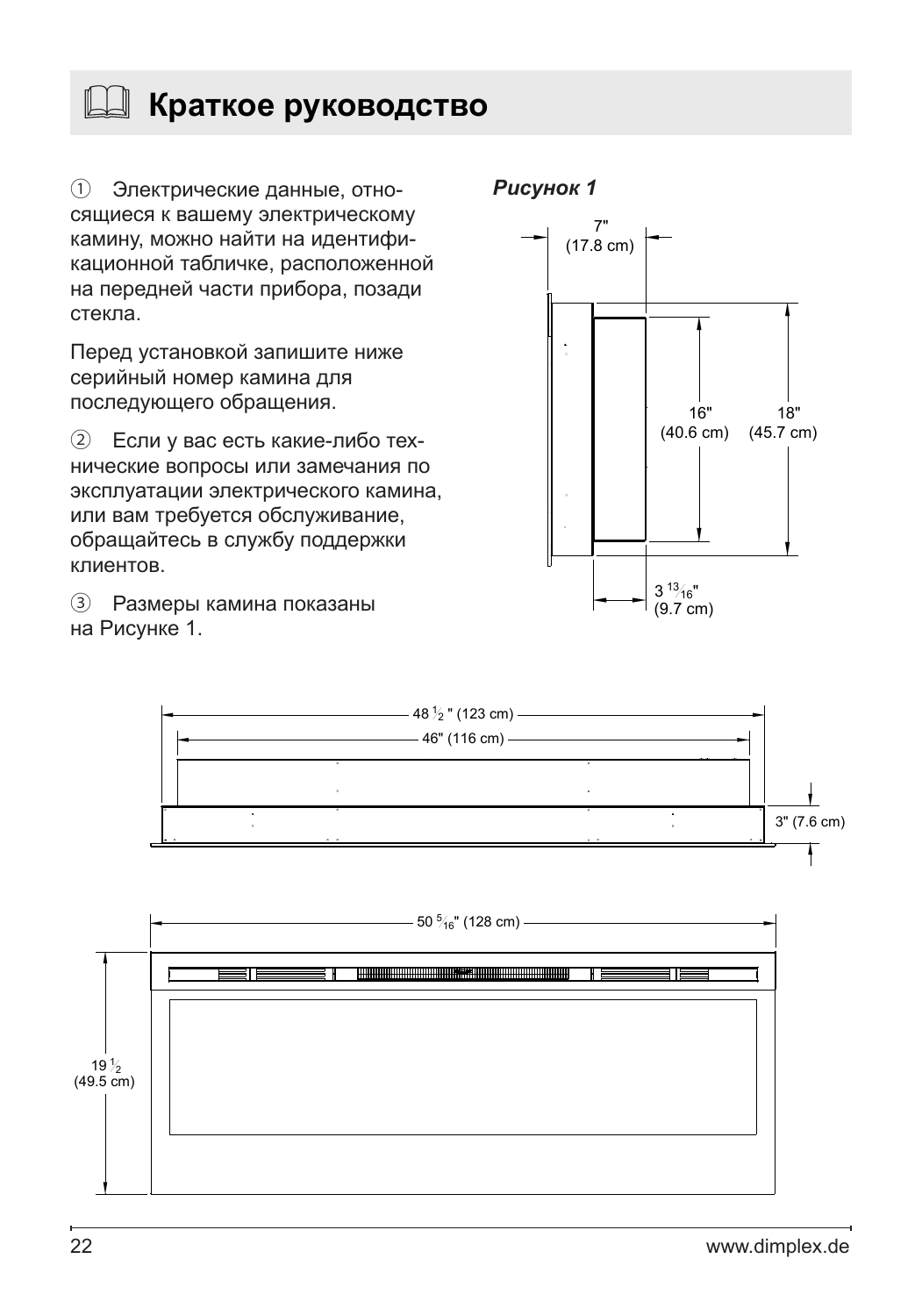<span id="page-22-0"></span>

#### **Выбор места**

При установке проанализируйте и учтите все перечисленные ниже условия:

- Габариты агрегата: 128 см × 49,5 см
- Чтобы обеспечить надежную установку устройства, требуется, как минимум, две (2) стойки каркаса стены

Три возможных метода установки:

- Метод установки: Крепление к поверхности; в углубление стены; установка заподлицо
- Метод установки с неразъемным соединением или со штепселем
- **А ПРЕДУПРЕЖДЕНИЕ:** При подсоединении шнура питания следите за тем, чтобы он не пережимался и не касался острых кромок, и уберите или закрепите его так, чтобы исключить опасность споткнуться или зацепиться за шнур, во избежание опасности пожара, поражения электрическим током и травм людей. Конструкция и проводка электрической розетки должны соответствовать местным строительным нормам и другим применимым нормативам, во избежание опасности пожара, поражения электрическим током и травм людей.
- 1. Место установки следует выбирать так, чтобы оно было защищено от влаги и находилось вдалеке от драпировок, мебели и проходов.
- 2. Для упрощения электрических подключений можно расположить камин рядом с имеющейся розеткой (для удобства включения в сеть).
	- ! **ПРИМЕЧАНИЕ 1:** Требуется сеть 13 A, 230 В. Лучше, но не обязательно, чтобы это была выделенная цепь. Выделенная цепь потребуется, если после установки происходит регулярное срабатывание автоматического выключателя или перегорание предохранителя во время работы нагревателя. Дополнительные приборы в этой же цепи могут превышать номинальный ток автоматического выключателя.
- 3. Извлеките камин, переднее стекло и крепеж из коробки и удалите все упаковочные материалы перед установкой.
- 4. До установки камина храните его в безопасном, сухом и защищенном от пыли месте.

Камин укомплектован штепсельной вилкой с тремя контактами для удобства включения в сеть. Также можно подсоединить камин напрямую, сняв вилку с установленного на заводе шнура и выполнив подключение проводки в соответствии с государственными и местными электротехническими нормами.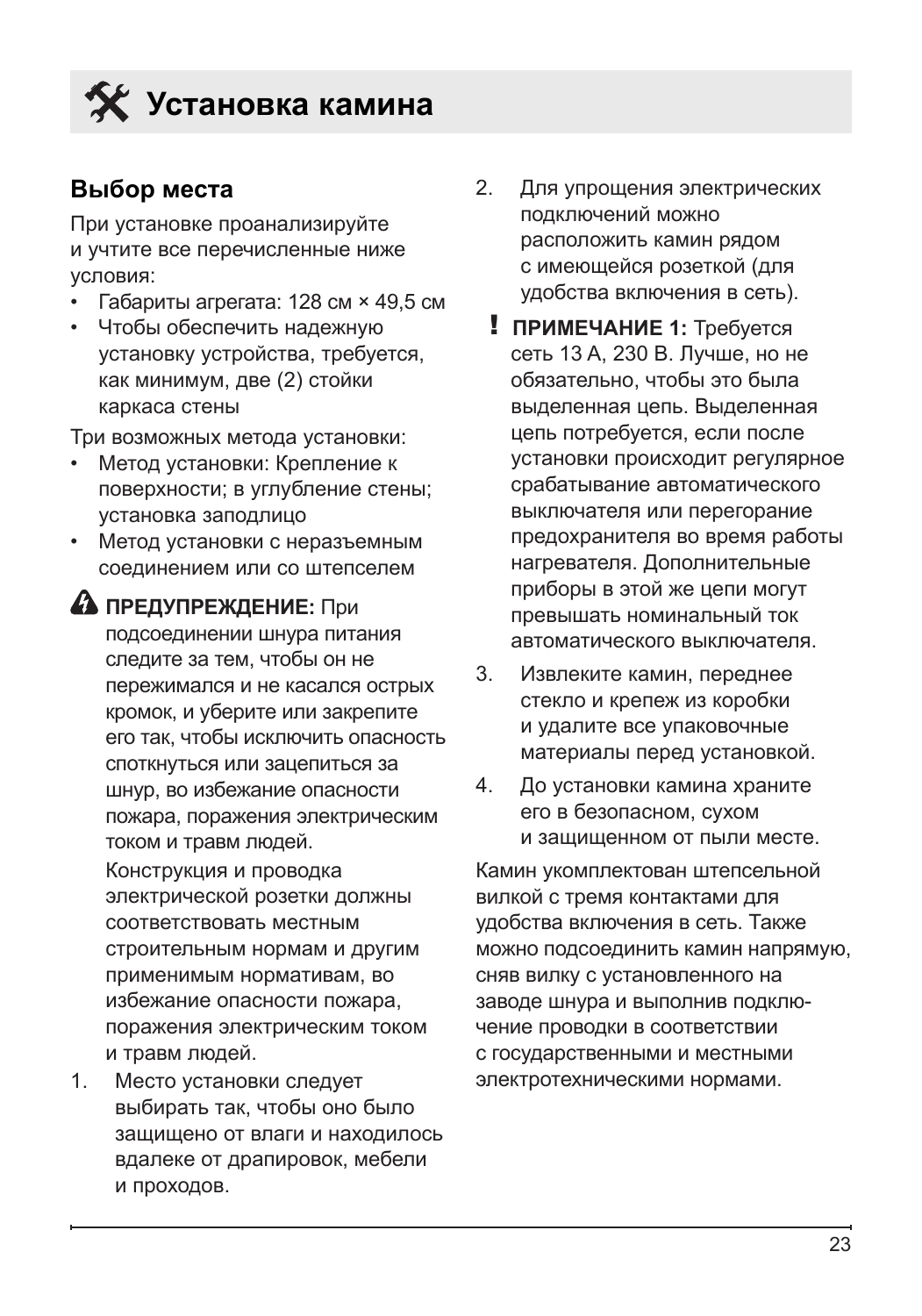<span id="page-23-0"></span>

#### **А предупреждение:** Не

пытайтесь самостоятельно устанавливать новые розетки или цепи. Во избежание опасности пожара, поражения электрическим током и травм людей всегда пользуйтесь услугами лицензированного электрика.

#### **А ПРЕДУПРЕЖДЕНИЕ:**

Убедитесь, что 3-позиционный переключатель установлен в выключенное («O») положение, и что ток в цепи, к которой подключается камин, отключен на электрощите на время выполнения монтажа.

#### **Поверхность Монтаж**

- **ОСТОРОЖНО:** Некоторые этапы процедуры могут требовать выполнения двумя людьми.
- 1. Выберите место для монтажа устройства.
- 2. Выберите способ подвода питания к устройству:
	- Включение в существующую розетку или установка розетки рядом.
	- Подсоединение камина непосредственно к проводке.

#### ! **ПРИМЕЧАНИЕ:** Для

подсоединения камина непосредственно к проводке снимите вилку с установленного на заводе шнура и выполните подключение проводки в соответствии с государственными и местными электротехническими нормами.



Кронштейн стекла

### **А ПРЕДУПРЕЖДЕНИЕ:**

Не пытайтесь самостоятельно устанавливать новые розетки или цепи. Во избежание опасности пожара, поражения электрическим током и травм людей всегда пользуйтесь услугами лицензированного электрика.

Убедитесь, что 3-позиционный переключатель установлен в выключенное («O») положение, и что ток в цепи, к которой подключается камин, отключен на электрощите на время выполнения монтажа.

- 3. Снимите частично отражающее стекло с камина:
	- Положите камин лицом вверх.
	- Выкрутите два (2) финта Phillips из каждого из двух (2) кронштейнов стекла (Рисунок 2).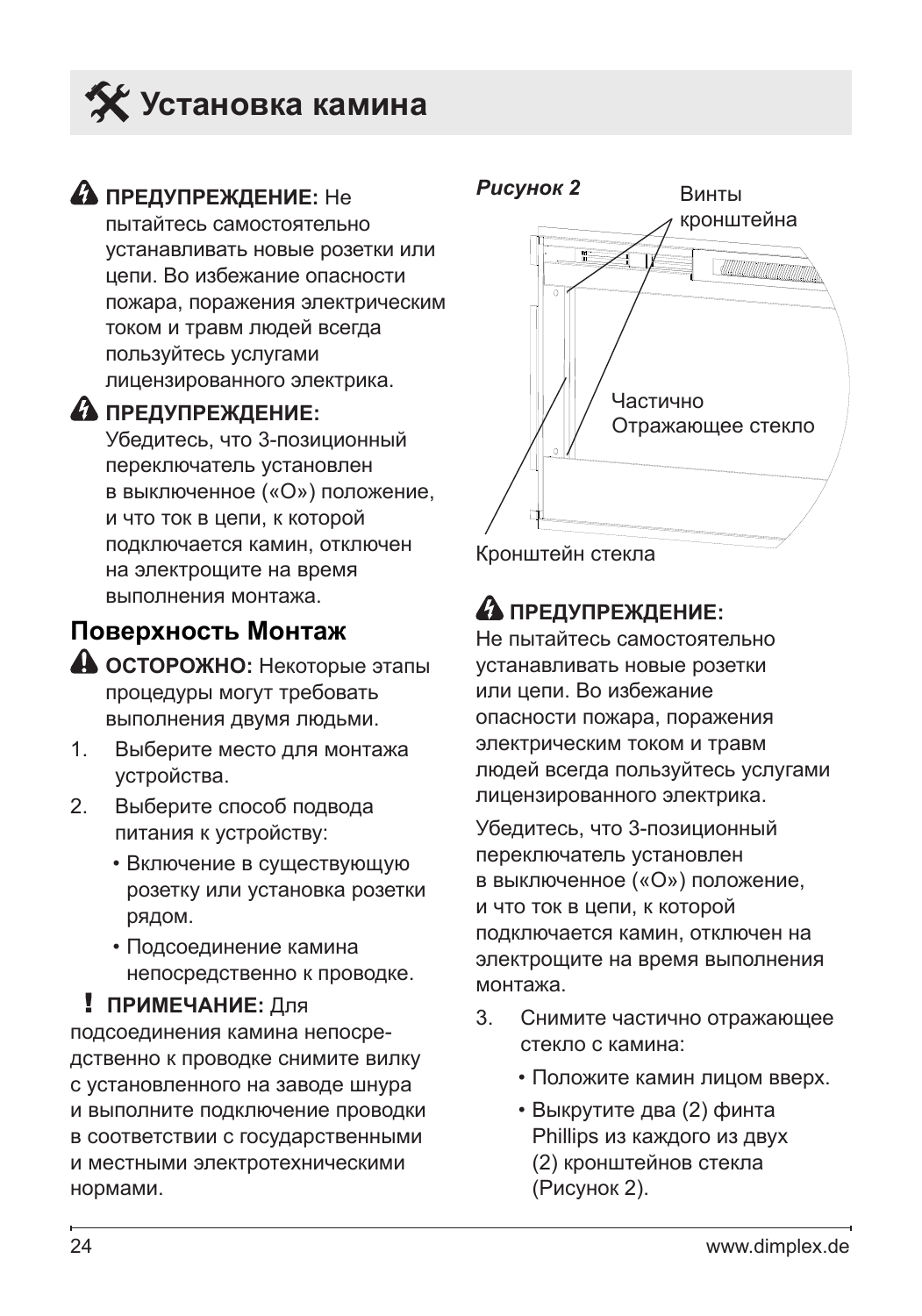



- Снимите кронштейны стекла.
- Прижимая частично отражающее стекло одной рукой, поставьте камин вертикально и слегка наклоните вперед, чтобы частично отражающее стекло выпало из внутренней рамы.
- Уберите частично отражающее стекло от камина.
- 4. Поместите камин на стену в том положении, в каком он будет крепиться (Рисунок 3). С помощью пузырькового уровня (входит в комплект) проверьте горизонтальность камина на стене.
- 5. Отметьте места для четырех (4) винтов на стене (через скважины).
- **ОСТОРОЖНО:** При установке прибора на стену из гипсокартона обязательно используйте

соответствующие стеновые анкеры, при этом, как минимум, один анкер должен располагаться в стойке.

- 6. Снимите камин со стены и уберите в безопасное место подальше от прохода.
- 7. Вкрутите все четыре (4) комплектных крепежных винта с квадратной головкой #8, 3,8 см с шайбами в стену и/или стеновые анкеры, оставив 6,5 мм резьбы.
- 8. Совместите выбранные скважины с винтами и навесьте камин на стену. Головки винтов с шайбами проходят через скважины, и камин садится на место (винты входят в узкую часть скважины).
- 9. Затяните все четыре (4) крепежных винта на шасси камина.
- 10. Вкрутите два (2) комплектных крепежных винта с квадратной головкой #8 в те два отверстия для стационарного монтажа, которые совмещаются со стойкой каркаса стены.
- 11. Аккуратно поставьте на место и закрепите частично отражающее стекло и кронштейны стекла с помощью винтов из шага 1.
- 12. Процедуры окончательной установки смотрите в разделе «Установка переднего стекла».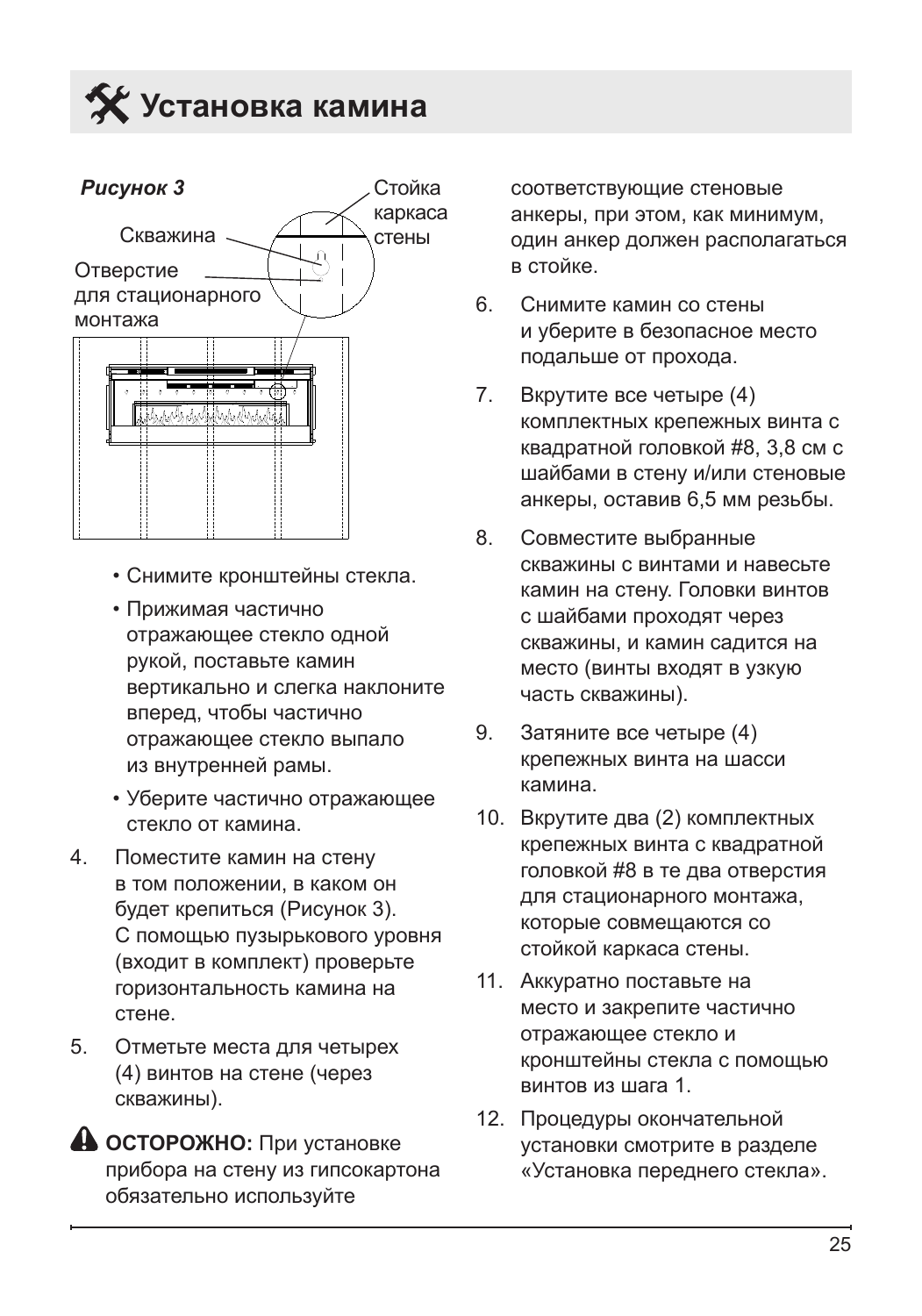<span id="page-25-0"></span>

#### **Установка в углубление стены - глубина 100 мм**

- **А ОСТОРОЖНО:** Некоторые этапы процедуры могут требовать выполнения двумя людьми.
- 1. Подготовьте стену с обрамленным проемом шириной 118,1 см и высотой 42 см (Рисунок 4).

! **ПРИМЕЧАНИЕ:** Размер с припуском 6,4 мм по периметру вставленного камина для удобства установки. Этому камину не требуется дополнительная вентиляция.

- 2. Выберите способ подвода питания к устройству:
	- Включение в розетку (можно вывести шнур питания из обрамленного проема в стене к существующей розетке или установить розетку на ближайшей стойке каркаса внутри стены).
	- Подсоединение камина непосредственно к проводке.

#### ! **ПРИМЕЧАНИЕ:** Для

подсоединения камина непосредственно к проводке снимите вилку с установленного на заводе шнура и выполните подключение проводки в соответствии с государственными и местными электротехническими нормами.



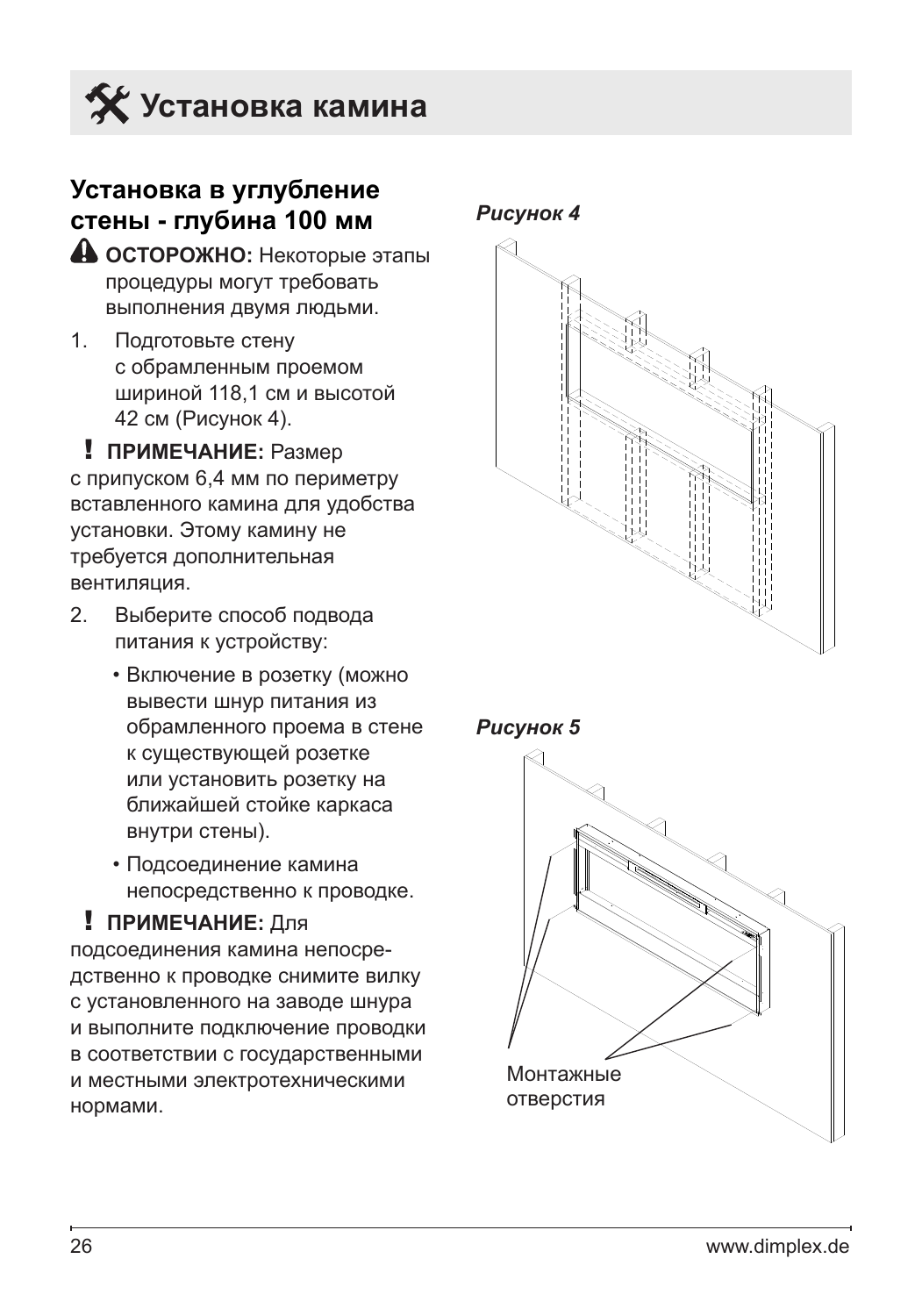## <span id="page-26-0"></span>**Установка камина**



### **А ПРЕДУПРЕЖДЕНИЕ:**

Не пытайтесь самостоятельно устанавливать новые розетки или цепи. Во избежание опасности пожара, поражения электрическим током и травм людей всегда пользуйтесь услугами лицензированного электрика.

Убедитесь, что 3-позиционный переключатель установлен в выключенное («O») положение, и что ток в цепи, к которой подключается камин, отключен на электрощите на время выполнения монтажа.

- 3. Поднимите камин и вставьте в проем (Рисунок 5).
- 4. С помощью пузырькового уровня (входит в комплект) проверьте горизонтальность камина внутри рамы. При необходимости отрегулируйте.
- 5. Вкрутите четыре (4) комплектных крепежных винта в четыре (4) монтажные отверстия, расположенные поуглам шасси

камина, в стойки каркаса стены (Рисунок 6).

6. Процедуры окончательной установки смотрите в разделе «Установка переднего стекла».

#### **Установка заподлицо Установка - глубина 200 мм**

- **ОСТОРОЖНО:** Некоторые этапы процедуры могут требовать выполнения двумя людьми.
- 1. Подготовьте стену с обрамленным проемом шириной 124,5 см и высотой 47 см (Рисунок 7).

! **ПРИМЕЧАНИЕ:** Размер с припуском 6,4 мм по периметру вставленного камина для удобства установки. Этому камину не требуется дополнительная вентиляция.

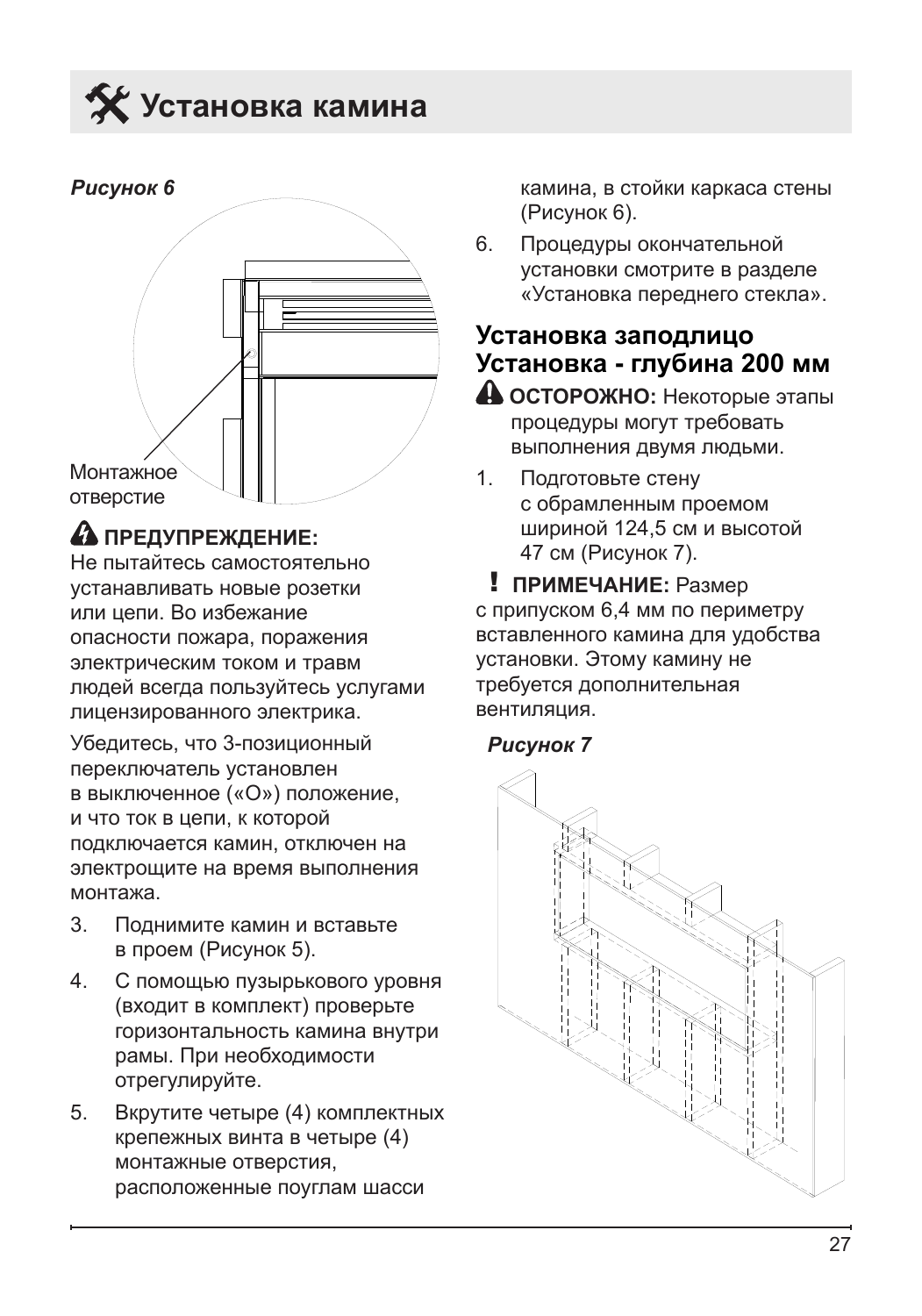<span id="page-27-0"></span>

- 2. Выберите способ подвода питания к устройству:
	- Включение в розетку (можно вывести шнур питания из обрамленного проема в стене к существующей розетке или установить розетку на ближайшей стойке каркаса внутри стены).
	- Подсоединение камина непосредственно к проводке.

#### ! **ПРИМЕЧАНИЕ:** Для

подсоединения камина непосредственно к проводке снимите вилку с установленного на заводе шнура и выполните подключение проводки в соответствии с государственными и местными электротехническими нормами.

#### **А ПРЕДУПРЕЖДЕНИЕ:**

Не пытайтесь самостоятельно устанавливать новые розетки или цепи. Во избежание опасности пожара, поражения электрическим током и травм людей всегда пользуйтесь услугами лицензированного электрика.

Убедитесь, что 3-позиционный переключатель установлен в выключенное («O») положение, и что ток в цепи, к которой подключается камин, отключен на электрощите на время выполнения монтажа.

3. Поднимите камин и вставьте в проем. Монтажная панель камина должна быть заподлицо со стеной (Рисунок 8).



- 4. С помощью пузырькового уровня (входит в комплект) проверьте горизонтальность камина внутри рамы. При необходимости отрегулируйте.
- 5. Вкрутите четыре (4) комплектных крепежных винта в четыре (4) монтажные отверстия, расположенные на внутренней поверхности шасси камина, в стойки каркаса стены (Рисунок 8).
- 6. Процедуры окончательной установки смотрите в разделе «Установка переднего стекла».

#### **Установка переднего стекла**

1. Равномерно распределите входящий в комплект поставки стеклянный гравий на переднем лотке камина (Рисунок 9).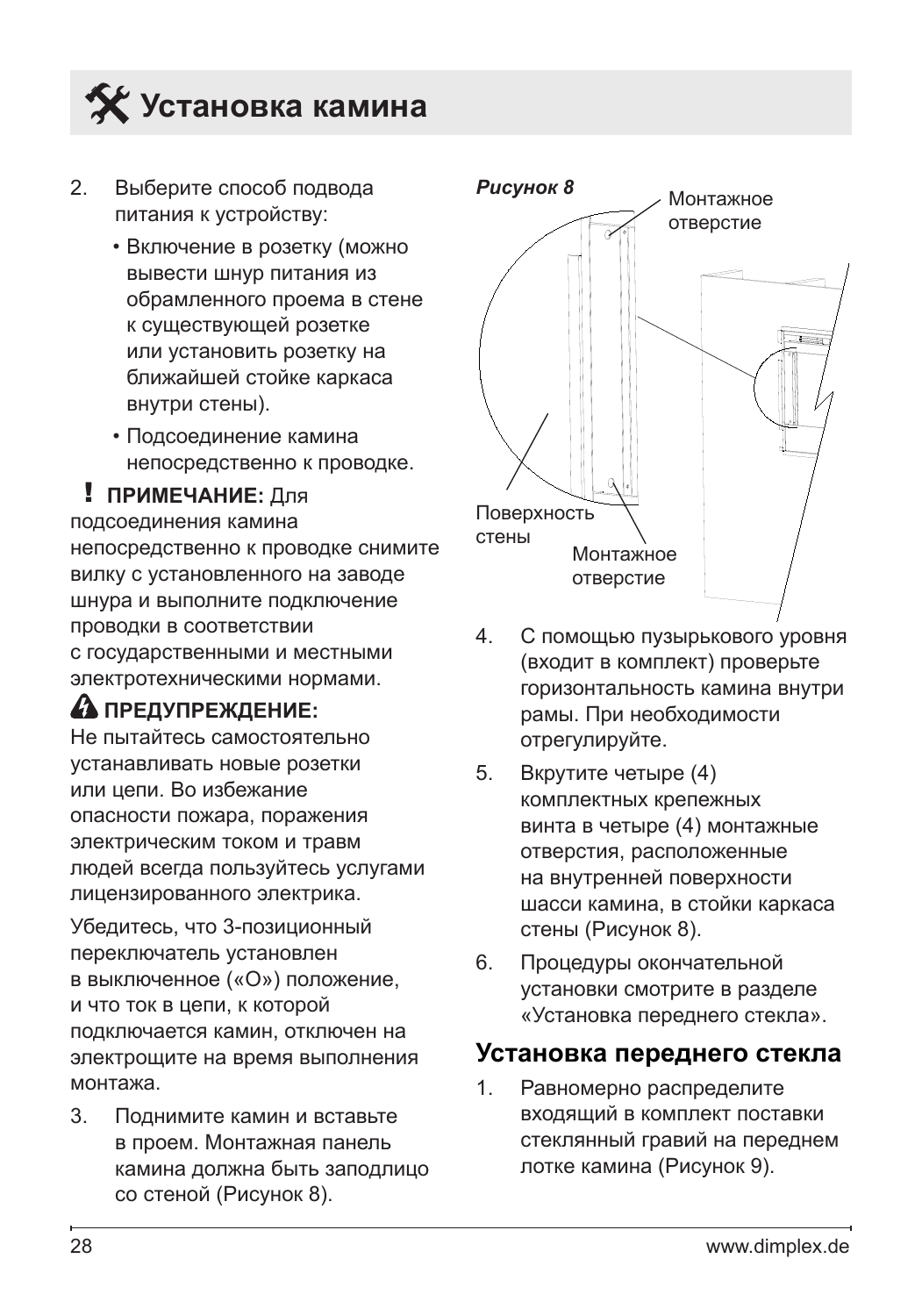**Установка камина** 

*Рисунок 9*



- 2. Аккуратно закрепите переднее стекло в сборе, чтобы крюки переднего стекла (4) зацепились за крепления переднего стекла на камине (4) (Рисунок 10).
- 3. С помощью двух (2) комплектных винтов для листового металла Phillips закрепите лапки блока стекла к камину (Рисунок 11).
- 4. Убедитесь, что 3-позиционный переключатель камина установлен в выключенное («O») положение.
- 5. Если прибор не подсоединяется к проводке, вставьте вилку камина в розетку сети 13 A, 230 В (см. ПРИМЕЧАНИЕ 1).



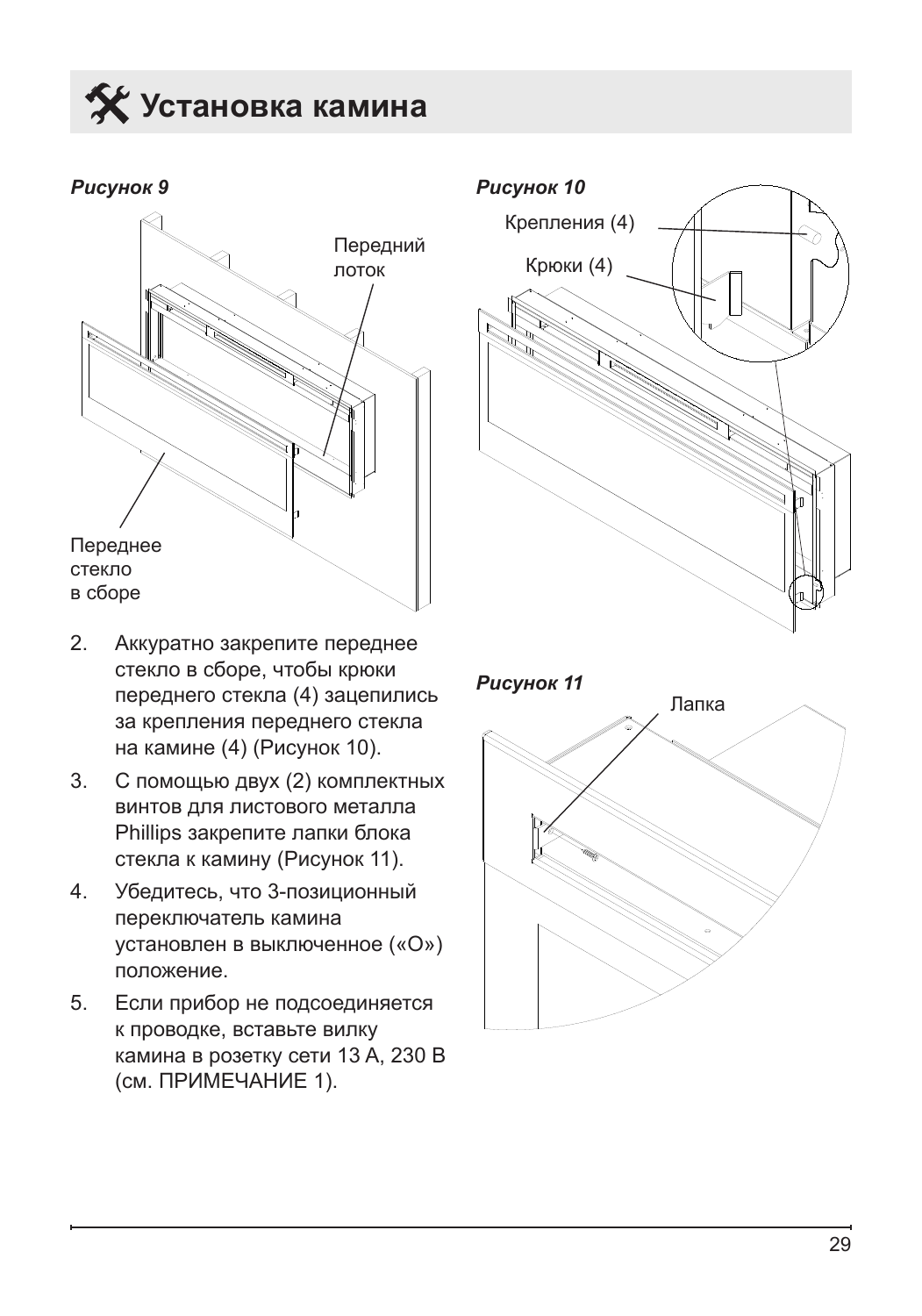<span id="page-29-0"></span>

Органы ручного управления электрическим камином расположены на правой стороне прибора и внутри щели воздухозаборника (Рисунок 12).





#### **A. 3-позиционный переключатель**

Переключатель имеет два (2) включенных положения, обозначенных **«I»** и **«II».** Положение **«I»** предназначено для ручного управления. В этом положении встроенное дистанционное управление шунтируется.

Положение **«II».** предназначено для управления прибором с помощью предусмотренного пульта дистанционного управления. В положении **«II»** прибор управляется кнопками ВКЛ и ВЫКЛ на пульте дистанционного управления.

Когда переключатель стоит в среднем **(«O»)** положении, прибор выключен.

#### **B. Переключатель включения/ выключения нагрева**

Переключатель включения/ выключения нагрева включает подачу питания к вентилятору нагревателя и нагревательному элементу.

#### **Сброс температурного предохранителя**

В случае перегрева нагревателя автоматический предохранитель отключает камин, и для возобновления работы необходимо вернуть его в исходное состояние (сбросить). Для сброса предохранителя переведите 3-позиционный переключатель в выключенное положение и выждите пять (5) минут, прежде чем снова включать прибор.

**4 ОСТОРОЖНО:** Если приходится постоянно сбрасывать нагреватель, отключите питание и свяжитесь с местным торговым агентом.

#### **Дистанционное управление** (Рисунок 13)

Камин поставляется с встроенным дистанционным управлением включением/выключением. Максимальный радиус действия  $~15m$ 

### **А ПРЕДУПРЕЖДЕНИЕ:**

Приемнику требуется время, чтобы отреагировать на сигнал пульта дистанционного управления. Для правильной работы не нажимайте кнопку чаще одного раза в течение двух секунд.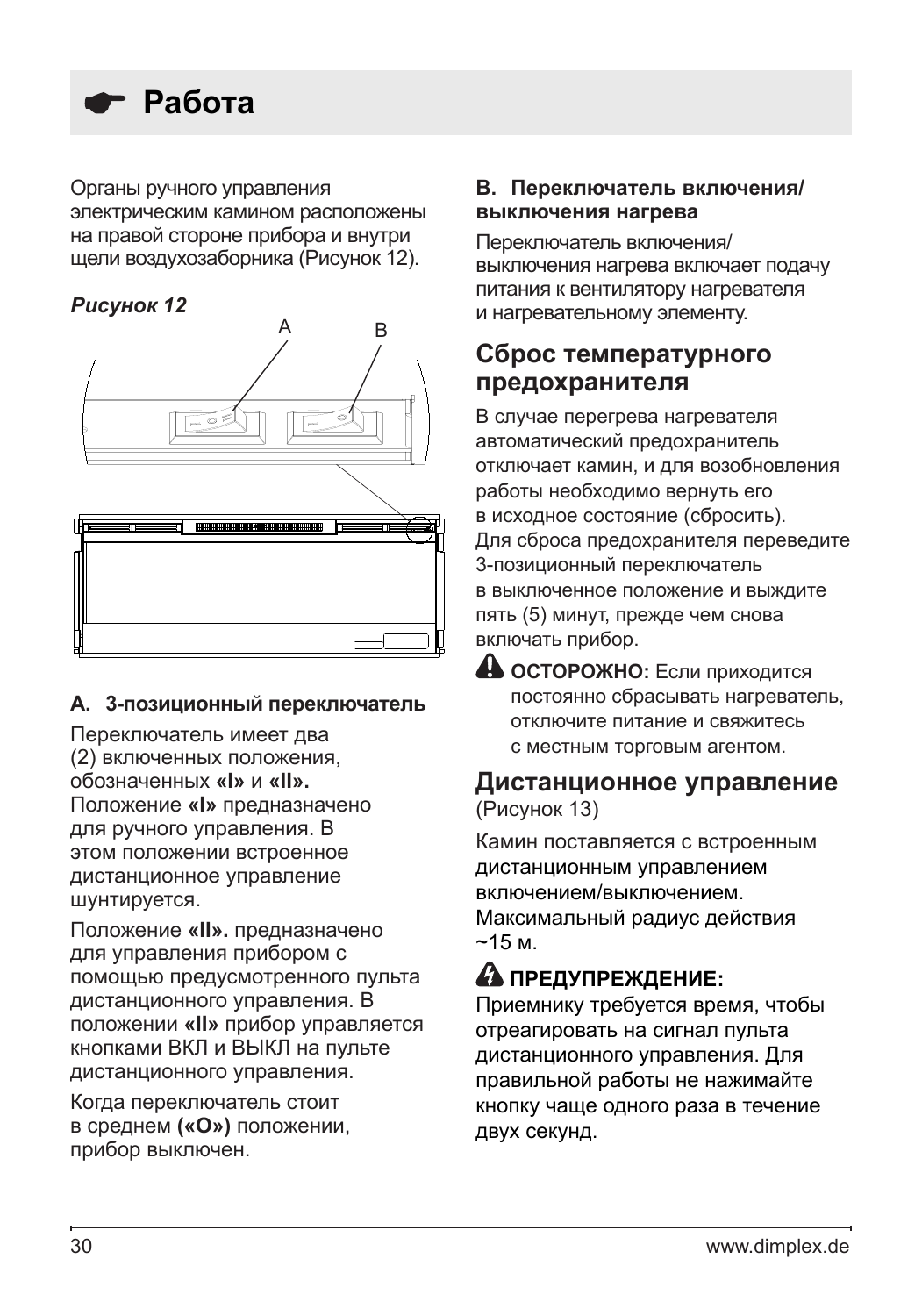

#### ! **ПРИМЕЧАНИЕ: Убедитесь, что 3-позиционный переключатель камина установлен в положение дистанционного управления («II»).**

Нажимайте кнопку ВКЛ для включения камина и кнопку ВЫКЛ для выключения камина.

разного типа, в случае неправильно вставленной батареи, в случае не одновременной замены всех батарей, под действием огня или при попытке зарядить батарею, не рассчитанную на повторную зарядку.

#### *Рисунок 13*



#### **Замена батареи**

Для замены батареи:<br>1 Чтобы открыть от

- Чтобы открыть отсек, сдвиньте крышку с тыльной стороны пульта дистанционного управления.
- 2. Вставьте батареи AAA в пульт дистанционного управления.
- 3. Поставьте на место крышку отсека батарей.

Удаляйте потекшие батареи. Утилизируйте батареи надлежащим образом в соответствии с государственными и местными правилами. Утечка электролита из батареи возможна в случае совместной установки батарей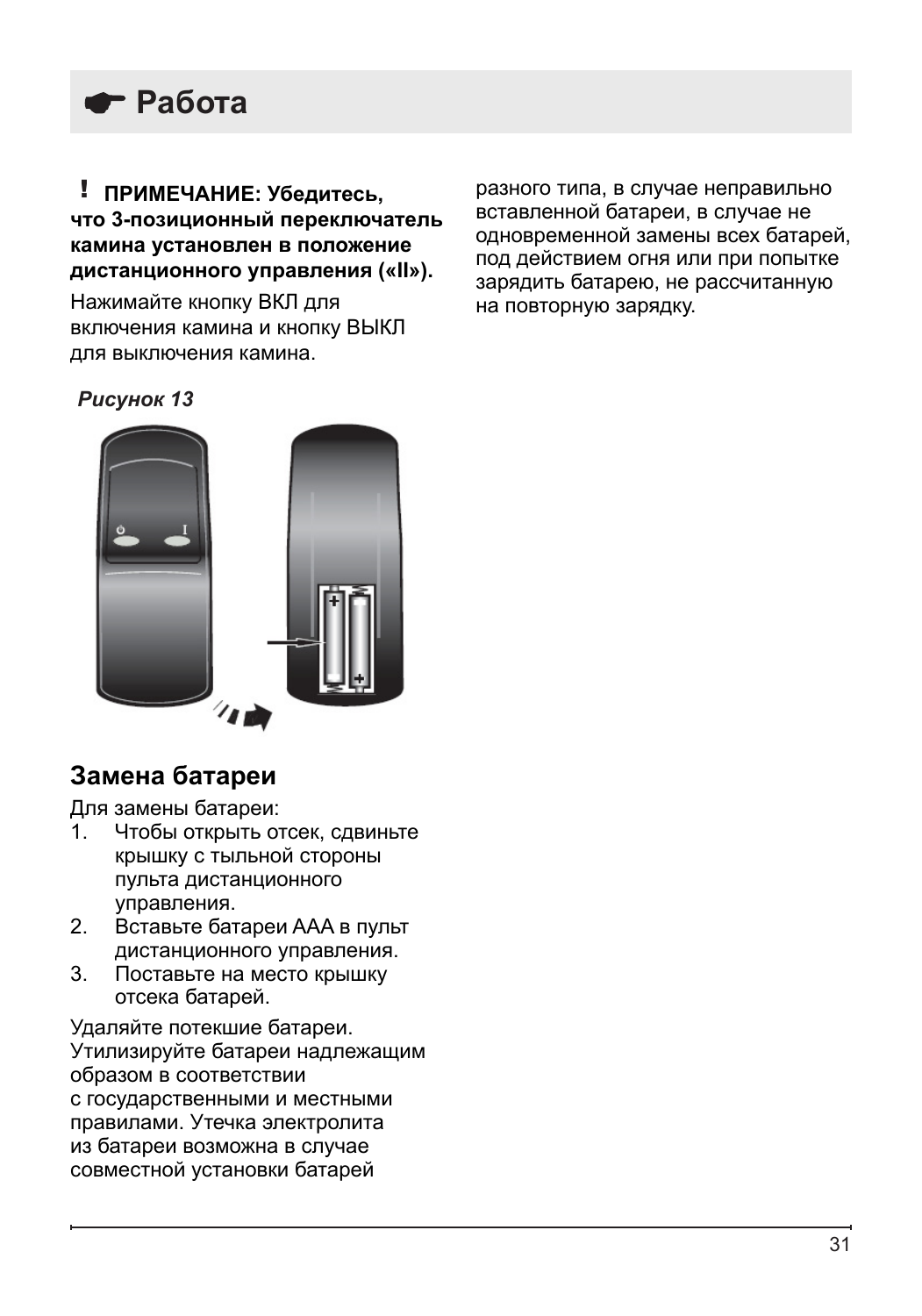## <span id="page-31-0"></span> **Техническое обслуживание**

### **ПРЕДУПРЕЖДЕНИЕ:** Во

избежание опасности пожара, поражения электрическим током и травм людей отключите питание перед проведением обслуживания или очистки.

#### **Очистка частично отражающего стекла**

Частично отражающее стекло очищается на заводе при сборке. Во время транспортировки, установки, перемещения, и т.п., на частично отражающем стекле может собираться пыль, ее можно удалить, осторожно протерев стекло чистой сухой тканью.

Для удаления отпечатков пальцев или других пятен можно протереть частично отражающее стекло влажной тканью. Во избежание пятен от воды частично отражающее стекло следует полностью высушить с помощью ткани без ворса. Воизбежание царапин не используйте абразивные чистящие средства.

#### **Очистка поверхности камина**

Для очистки окрашенных поверхностей камина используйте только влажную ткань. Не используйте абразивные чистящие средства.

#### **Обслуживание**

За исключением установки и очистки, описанных в этом руководстве, официальный сервисный представитель должен выполнять всепрочее обслуживание.